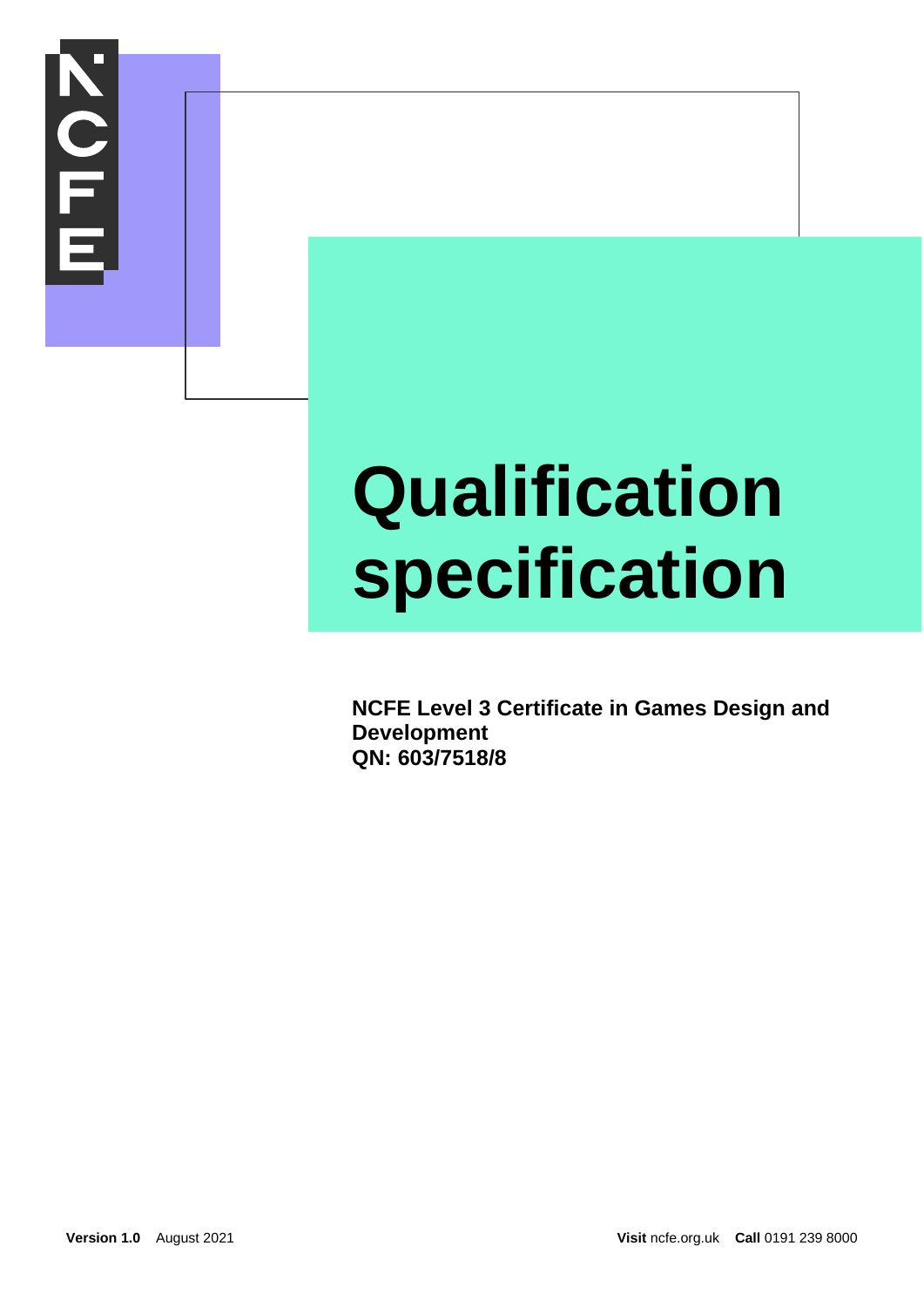#### **Contents**

| <b>Section 1</b>                                                       | 3  |
|------------------------------------------------------------------------|----|
| <b>Introduction</b>                                                    | 4  |
| Support handbook                                                       | 4  |
| <b>Qualification summary</b>                                           | 5  |
| Entry guidance                                                         | 7  |
| Achieving this qualification                                           | 7  |
| Units                                                                  | 8  |
| Progression to higher level studies                                    | 9  |
| How the qualification is assessed                                      | 9  |
| Internal assessment                                                    | 10 |
| <b>Section 2</b>                                                       | 11 |
| Unit content and assessment guidance                                   | 12 |
| Unit 01 Games industry (H/618/7164)                                    | 13 |
| Unit 02 Research and pre-production in the games industry (K/618/7165) | 17 |
| Unit 03 Level design in games (M/618/7166)                             | 21 |
| Unit 04 Animation in games                                             | 24 |
| Unit 05 Game scripting (A/618/7168)                                    | 28 |
| Unit 06 3D modelling in games (F/618/7169)                             | 31 |
| <b>Section 3</b>                                                       | 34 |
| <b>Explanation of terms</b>                                            | 35 |
| <b>Section 4</b>                                                       | 37 |
| <b>Additional information</b>                                          | 38 |
| Resource requirements                                                  | 38 |
| Support for learners                                                   | 38 |
| Learner's evidence tracking log (LETL)                                 | 38 |
| <b>Qualification factsheet</b>                                         | 38 |
| Learning resources                                                     | 38 |
| Contact us                                                             | 39 |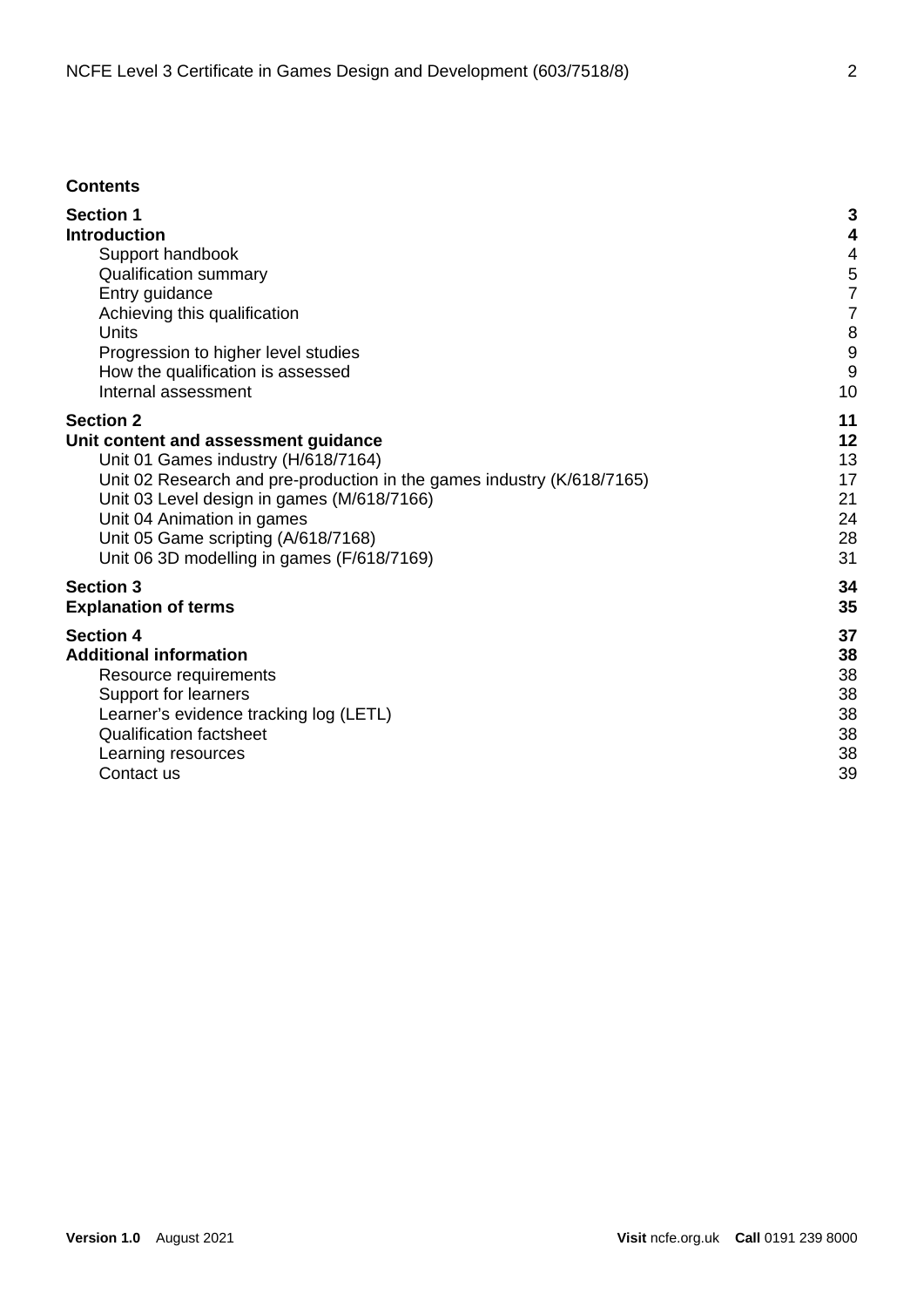### **Section 1 About this qualification**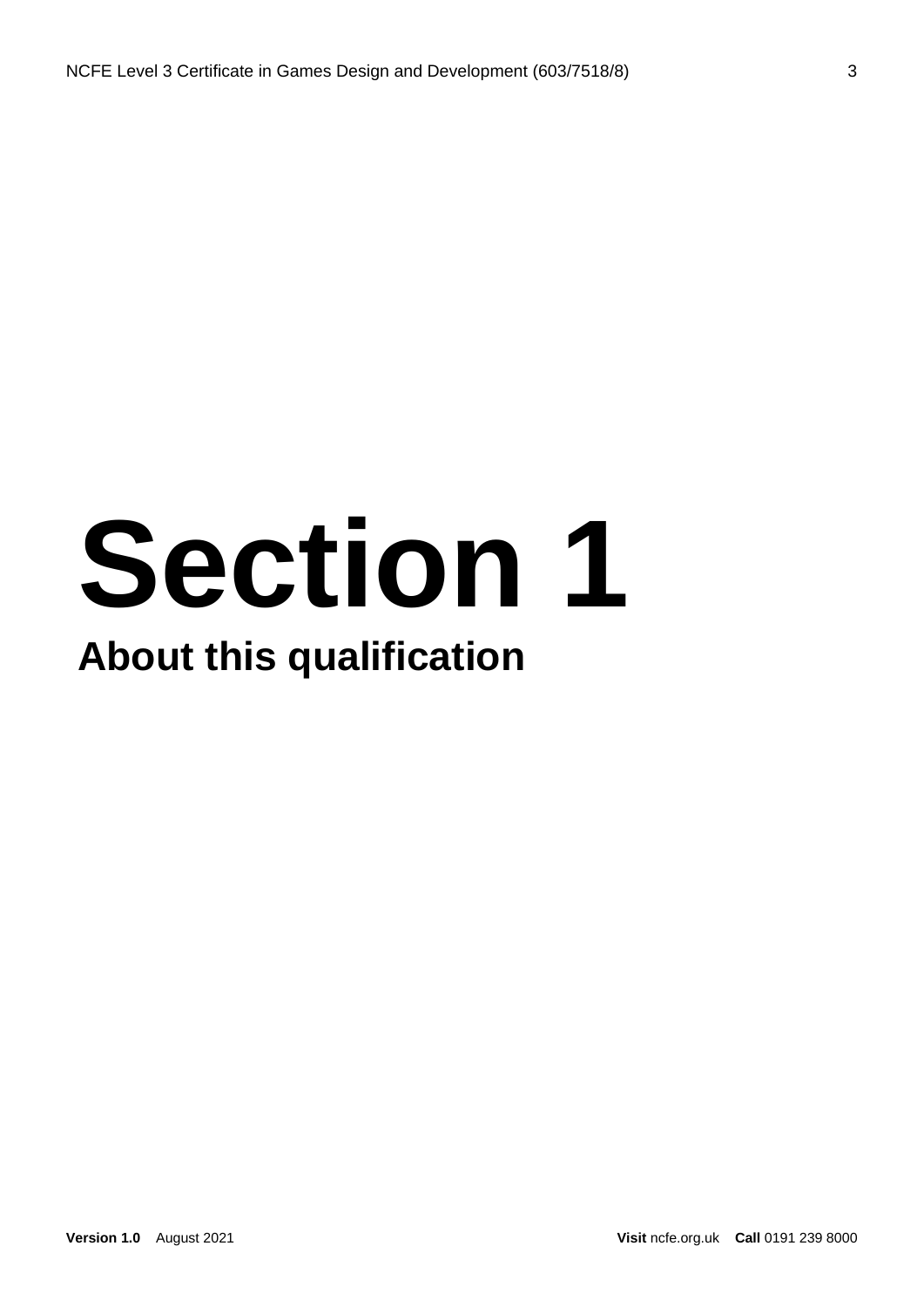#### <span id="page-3-0"></span>**Introduction**

This qualification specification contains details of all the units and assessments required to complete this qualification.

To ensure that you are using the most up-to-date version of this qualification specification, please check the version number and date in the page footer against that of the qualification specification on the NCFE website.

If you advertise this qualification using a different or shortened name, you must ensure that learners are aware that their final certificate will state the full regulated qualification title.

Reproduction by **approved** centres is permissible for internal use under the following conditions:

- you may copy and paste any material from this document; however, we do not accept any liability for any incomplete or inaccurate copying and subsequent use of this information
- the use of PDF versions of our support materials on the NCFE website will ensure that correct and up-to-date information is provided to learners
- any photographs in this publication are either our exclusive property or used under licence from a third party. They are protected under copyright law and cannot be reproduced, copied or manipulated in any form. This includes the use of any image or part of an image in individual or group projects and assessment materials. All images have a signed model release
- the resources and materials used in the delivery of this qualification must be age-appropriate and due consideration should be given to the wellbeing and safeguarding of learners in line with your institute's safeguarding policy when developing or selecting delivery materials

#### <span id="page-3-1"></span>**Support handbook**

This qualification specification must be used alongside the mandatory support handbook on the qualifications page on the NCFE website, which contains additional supporting information to help with the planning, delivery and assessment, such as:

- definition of total qualification time (TQT)
- quality assurance
- staffing requirements
- assessment
- qualification support
- diversity and equality

This qualification specification contains all of the qualification-specific information you will need that is not covered in the support handbook.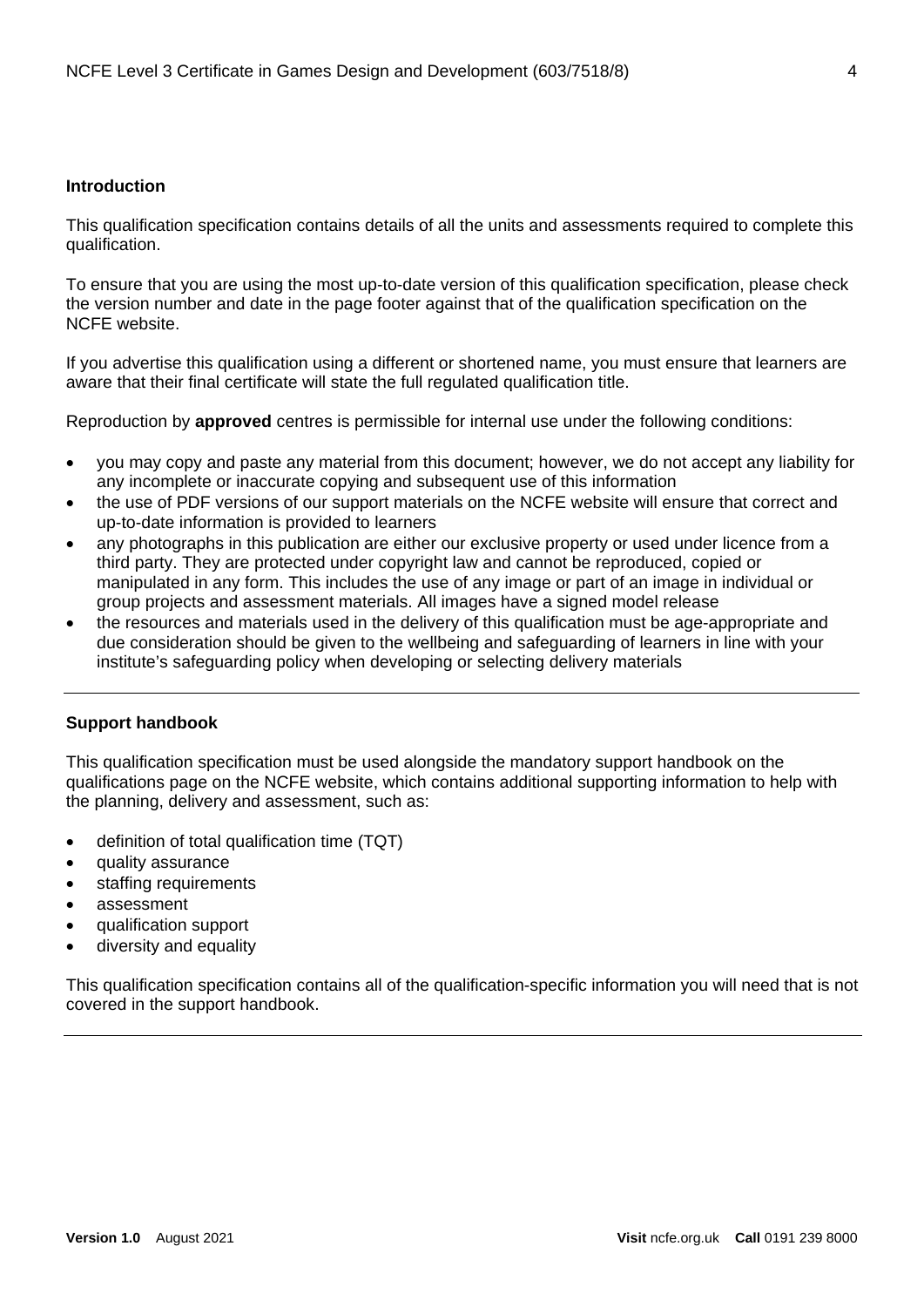<span id="page-4-0"></span>

| <b>Qualification summary</b>             |                                                                                                                                                                                                                                                                                                                                                                                                                                                                                                                                                                                                                                                                                                                                                                                                                                                                                                                                                                                                                                                                                                                                                                                                                                                       |  |
|------------------------------------------|-------------------------------------------------------------------------------------------------------------------------------------------------------------------------------------------------------------------------------------------------------------------------------------------------------------------------------------------------------------------------------------------------------------------------------------------------------------------------------------------------------------------------------------------------------------------------------------------------------------------------------------------------------------------------------------------------------------------------------------------------------------------------------------------------------------------------------------------------------------------------------------------------------------------------------------------------------------------------------------------------------------------------------------------------------------------------------------------------------------------------------------------------------------------------------------------------------------------------------------------------------|--|
| <b>Qualification title</b>               | NCFE Level 3 Games Design and Development                                                                                                                                                                                                                                                                                                                                                                                                                                                                                                                                                                                                                                                                                                                                                                                                                                                                                                                                                                                                                                                                                                                                                                                                             |  |
| <b>Qualification number</b><br>(QN)      | 603/7518/8                                                                                                                                                                                                                                                                                                                                                                                                                                                                                                                                                                                                                                                                                                                                                                                                                                                                                                                                                                                                                                                                                                                                                                                                                                            |  |
| Aim reference                            | 60375188                                                                                                                                                                                                                                                                                                                                                                                                                                                                                                                                                                                                                                                                                                                                                                                                                                                                                                                                                                                                                                                                                                                                                                                                                                              |  |
| <b>Total qualification time</b><br>(TQT) | 270                                                                                                                                                                                                                                                                                                                                                                                                                                                                                                                                                                                                                                                                                                                                                                                                                                                                                                                                                                                                                                                                                                                                                                                                                                                   |  |
| <b>Guided learning hours</b><br>(GLH)    | 180                                                                                                                                                                                                                                                                                                                                                                                                                                                                                                                                                                                                                                                                                                                                                                                                                                                                                                                                                                                                                                                                                                                                                                                                                                                   |  |
| Minimum age                              | 16                                                                                                                                                                                                                                                                                                                                                                                                                                                                                                                                                                                                                                                                                                                                                                                                                                                                                                                                                                                                                                                                                                                                                                                                                                                    |  |
| <b>Qualification purpose</b>             | The purpose of this qualification is to give learners an introduction to the<br>sector and the associated skills required across design and development<br>roles within the games industry that incorporate both technical and creative<br>knowledge and skills.<br>This qualification is designed for learners who want to increase their                                                                                                                                                                                                                                                                                                                                                                                                                                                                                                                                                                                                                                                                                                                                                                                                                                                                                                            |  |
|                                          | knowledge, skills and understanding of both games design and games<br>development and progress into specialist study or employment in the sector.                                                                                                                                                                                                                                                                                                                                                                                                                                                                                                                                                                                                                                                                                                                                                                                                                                                                                                                                                                                                                                                                                                     |  |
| Aims and objectives                      | This qualification aims to:<br>focus on the study of games design and development<br>$\bullet$<br>offer breadth and depth of study, incorporating a key core of<br>$\bullet$<br>knowledge<br>provide opportunities to acquire a number of practical and technical<br>skills<br>The objectives of this qualification are to:<br>understand job roles, organisational structures and self-promotion<br>$\bullet$<br>in the games industry and the associated legal and ethical<br>considerations<br>understand research typical to pre-production in the games industry<br>$\bullet$<br>and develop game design documentation and any associated<br>supporting materials<br>understand the principles of level design and be able to design and<br>$\bullet$<br>review a level and its associated lighting and effects<br>understand the principles of animation and the associated planning,<br>$\bullet$<br>creation and rendering<br>understand the different types of scripting approaches used in<br>$\bullet$<br>games design and development, develop interactive mechanics and<br>perform testing and quality assurance tasks<br>understand 3D modelling fundamentals and apply techniques to<br>$\bullet$<br>modelling and to export 3D assets |  |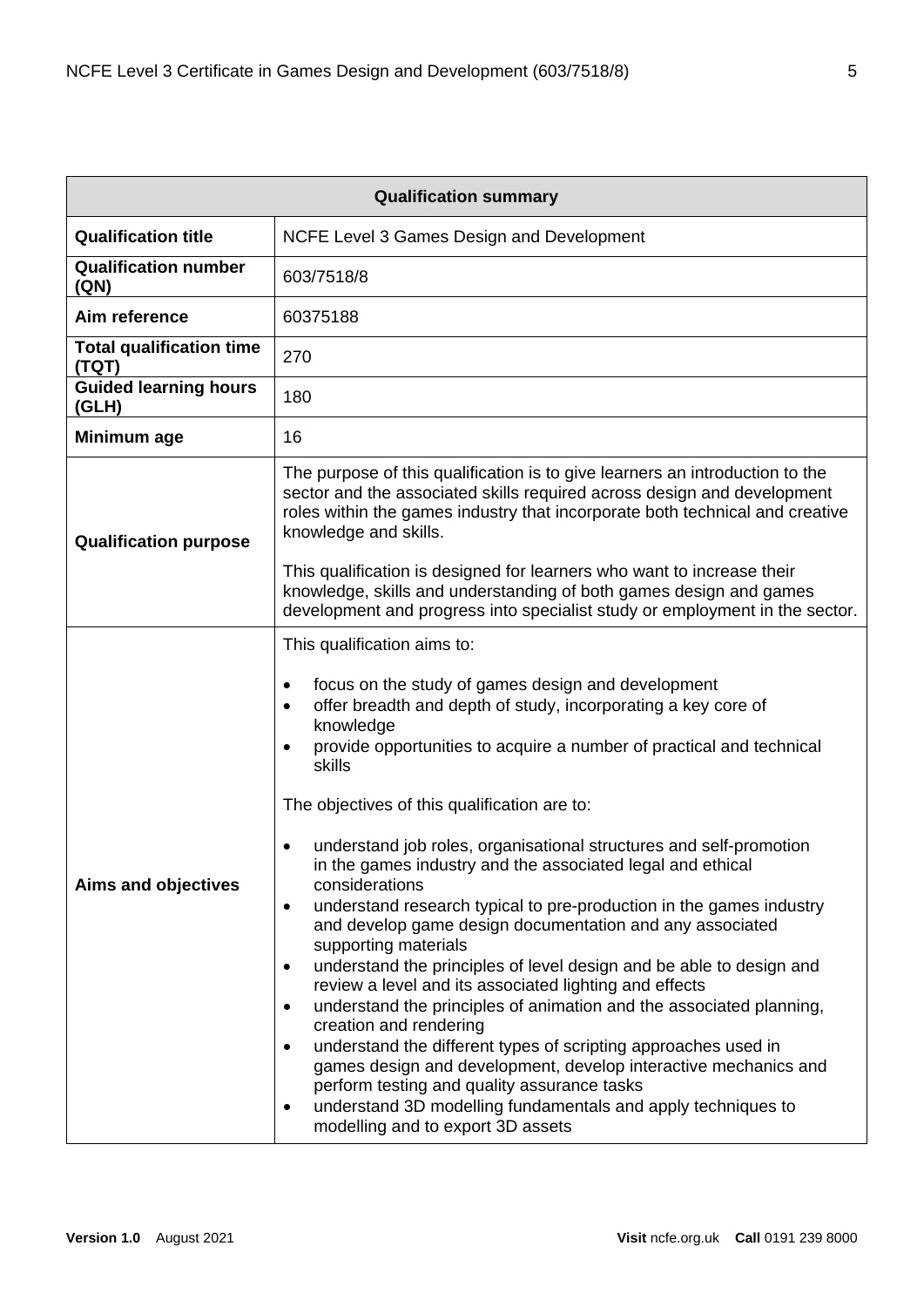| <b>Qualification summary</b>                                         |                                                                                                                                                                                                                                                                                                                                                                 |  |
|----------------------------------------------------------------------|-----------------------------------------------------------------------------------------------------------------------------------------------------------------------------------------------------------------------------------------------------------------------------------------------------------------------------------------------------------------|--|
| <b>Work/industry</b><br>placement experience                         | Work/industry placement experience is not required.                                                                                                                                                                                                                                                                                                             |  |
| <b>Real work environment</b><br>(RWE) requirement/<br>recommendation | Where the assessment requirements for a unit/qualification allows, it is<br>essential that organisations wishing to operate an RWE do so in an<br>environment that reflects a real work setting and replicates the key<br>characteristics of the workplace in which the skill to be assessed is normally<br>employed. This is often used to support simulation. |  |
| <b>Rules of combination</b>                                          | To be awarded the Level 3 Certificate in Games Design and Development,<br>learners are required to successfully complete 6 mandatory units.                                                                                                                                                                                                                     |  |
| Grading                                                              | Achieved/not yet achieved                                                                                                                                                                                                                                                                                                                                       |  |
| <b>Assessment method</b>                                             | Internally assessed and externally quality assured portfolio of evidence                                                                                                                                                                                                                                                                                        |  |
| <b>Progression</b>                                                   | Learners who achieve this qualification could progress to:<br>Level 4 Certificate in IT<br>$\bullet$<br>Level 4 Diploma in Software Development<br>$\bullet$<br>games design and/or games developer junior roles                                                                                                                                                |  |
| <b>Regulation information</b>                                        | This is a regulated qualification. The regulated number for this qualification<br>is 603/7518/8.                                                                                                                                                                                                                                                                |  |
| <b>Funding</b>                                                       | This qualification may be eligible for funding. For further guidance on<br>funding, please contact your local funding provider.                                                                                                                                                                                                                                 |  |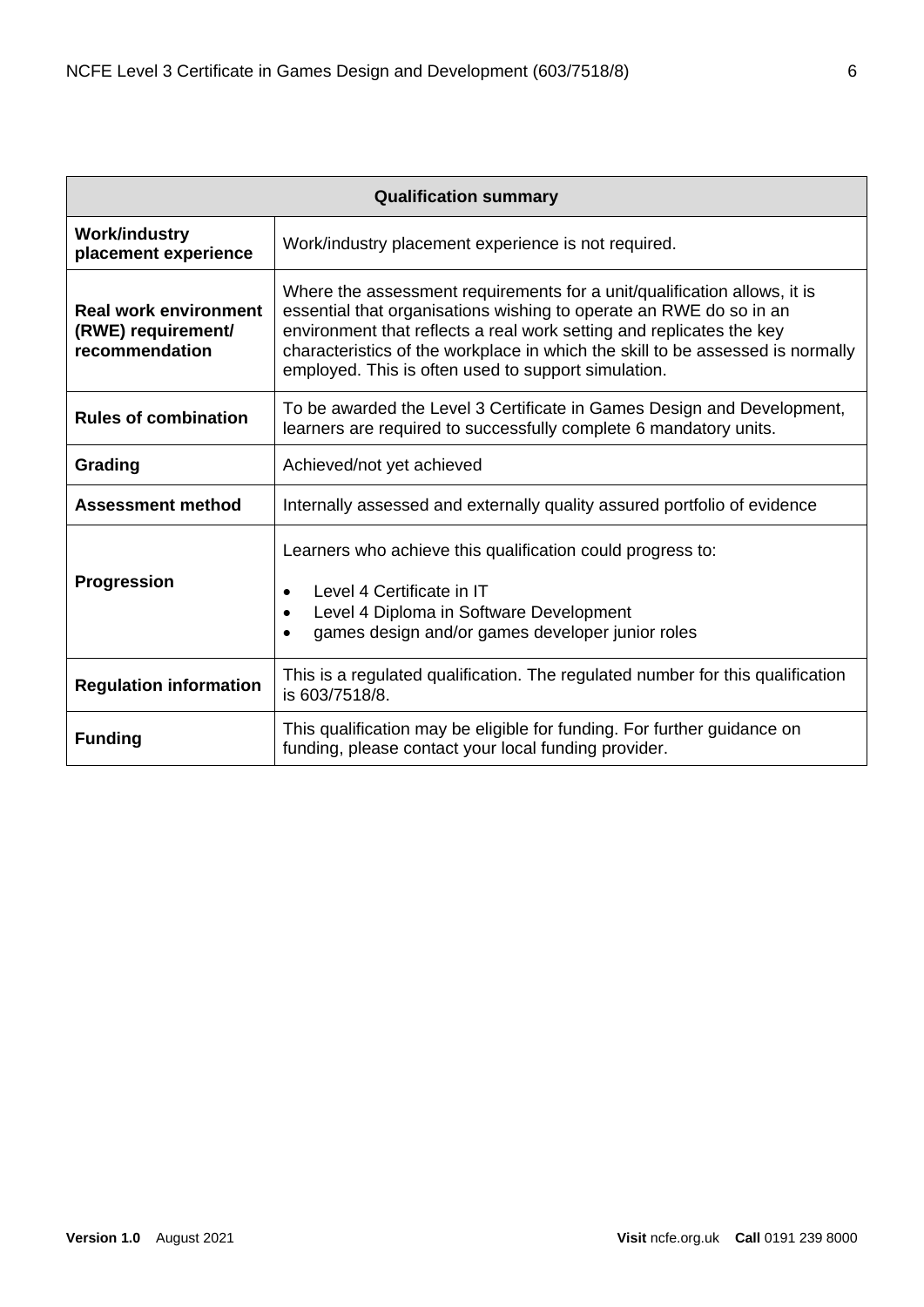#### <span id="page-6-0"></span>**Entry guidance**

This qualification is designed for learners who want to increase their knowledge, skills and understanding of both games design and games development and progress into specialist study or employment in the sector.

Entry is at the discretion of the centre. However, learners should be aged 16 or above to undertake this qualification.

There are no specific prior skills/knowledge a learner must have for this qualification. However, learners may find it helpful if they have already achieved a level 2 qualification.

Centres are responsible for ensuring that this qualification is appropriate for the age and ability of learners. They need to make sure that learners can fulfil the requirements of the learning outcomes and comply with the relevant literacy, numeracy and health and safety aspects of this qualification.

Learners registered on this qualification should not undertake another qualification at the same level with the same or a similar title, as duplication of learning may affect funding eligibility.

#### <span id="page-6-1"></span>**Achieving this qualification**

To be awarded this qualification, learners are required to successfully achieve **6 mandatory units**.

Please refer to the list of units below or the unit summaries in section 2 for further information.

To achieve this qualification, learners must successfully demonstrate their achievement of all learning outcomes of the units as detailed in this qualification specification. A partial certificate may be requested for learners who do not achieve their full qualification but have achieved at least one whole unit.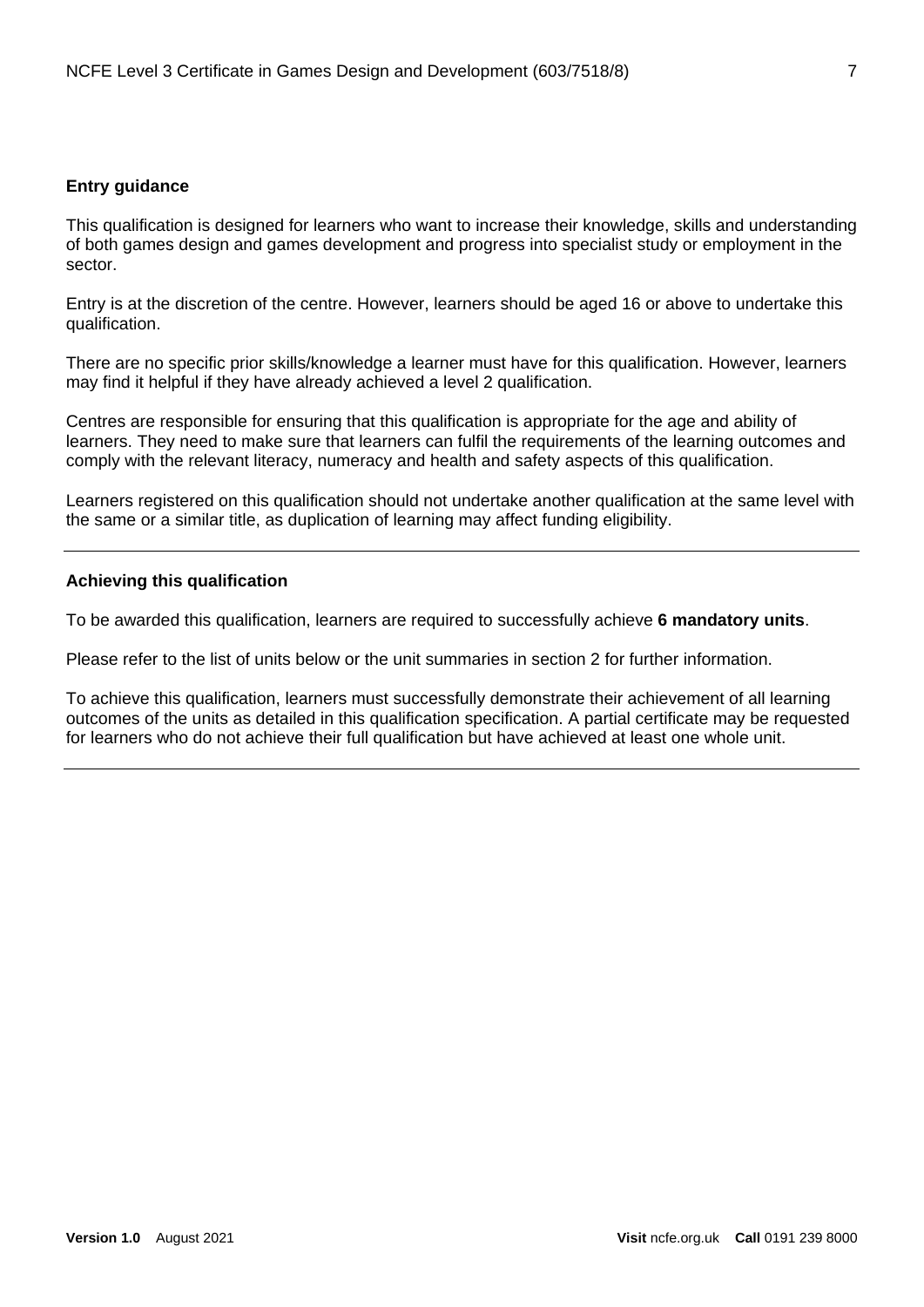#### **Units**

To make cross-referencing assessment and quality assurance easier, we have used a sequential numbering system in this document for each unit.

The regulated unit number is indicated in brackets for each unit (for example, M/100/7116) within section 2.

Knowledge only units are indicated by a star. If a unit is not marked with a star, it is a skills unit or contains a mix of knowledge and skills.

#### **Mandatory units**

<span id="page-7-0"></span>

|   | <b>Unit</b><br>number | <b>Regulated unit</b><br>number | <b>Unit title</b>                                 | Level | <b>GLH</b> |
|---|-----------------------|---------------------------------|---------------------------------------------------|-------|------------|
| ↩ | Unit 01               | H/618/7164                      | Games industry                                    | 3     | 30         |
| ど | Unit 02               | K/618/7165                      | Research and pre-production in the games industry | 3     | 30         |
|   | Unit 03               | M/618/7166                      | Level design in games                             | 3     | 30         |
|   | Unit 04               | T/618/7167                      | Animation in games                                | 3     | 30         |
|   | Unit 05               | A/618/7168                      | Game scripting                                    | 3     | 30         |
|   | Unit 06               | F/618/7169                      | 3D modelling in games                             | 3     | 30         |

The units above may be available as stand-alone unit programmes. Please visit our website for further information.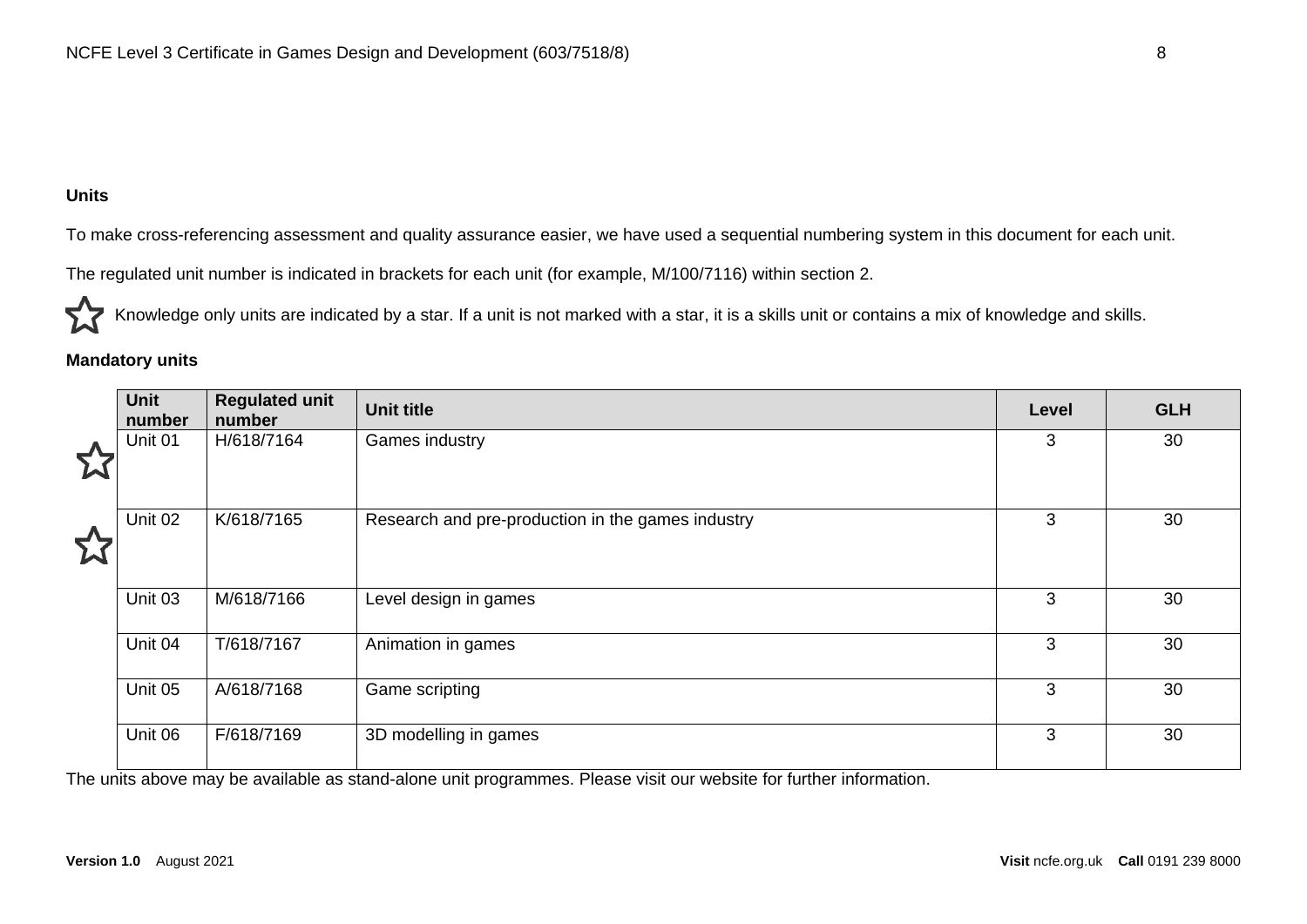#### <span id="page-8-0"></span>**Progression to higher level studies**

This qualification aims to provide learners with a number of progression options, including higher level studies at university or further education (FE) colleges. The skills required to progress to higher academic studies are different from those required at levels 1 and 2. Level 3 qualifications enable the development of these skills. Although there is no single definition of higher level learning skills, they include:

- checking and testing information
- supporting points with evidence
- self-directed study
- self-motivation
- thinking for yourself
- analysing and synthesising information/materials
- critical thinking and problem solving
- working collaboratively
- reflecting upon learning and identifying improvements

Level 3 criteria can require learners to analyse, draw conclusions, interpret or justify, which are all examples of higher level skills. This means that evidence provided for the portfolio will also demonstrate the development and use of higher level learning skills.

If you need any further information, please refer to the NCFE website.

#### <span id="page-8-1"></span>**How the qualification is assessed**

Assessment is the process of measuring a learner's skill, knowledge and understanding against the standards set in a qualification.

This qualification is internally assessed and externally quality assured.

The assessment consists of one component:

• an internally assessed portfolio of evidence, which is assessed by centre staff and externally quality assured by NCFE (internal quality assurance (IQA) must still be completed by the centre as per usual)

Learners must be successful in this component to gain the NCFE Level 3 Certificate in Games Design and Development (603/7518/8).

Learners who are not successful can resubmit work within the registration period; however, a charge may apply.

All the evidence generated by the learner will be assessed against the standards expected of a level 3 learner for each learning outcome.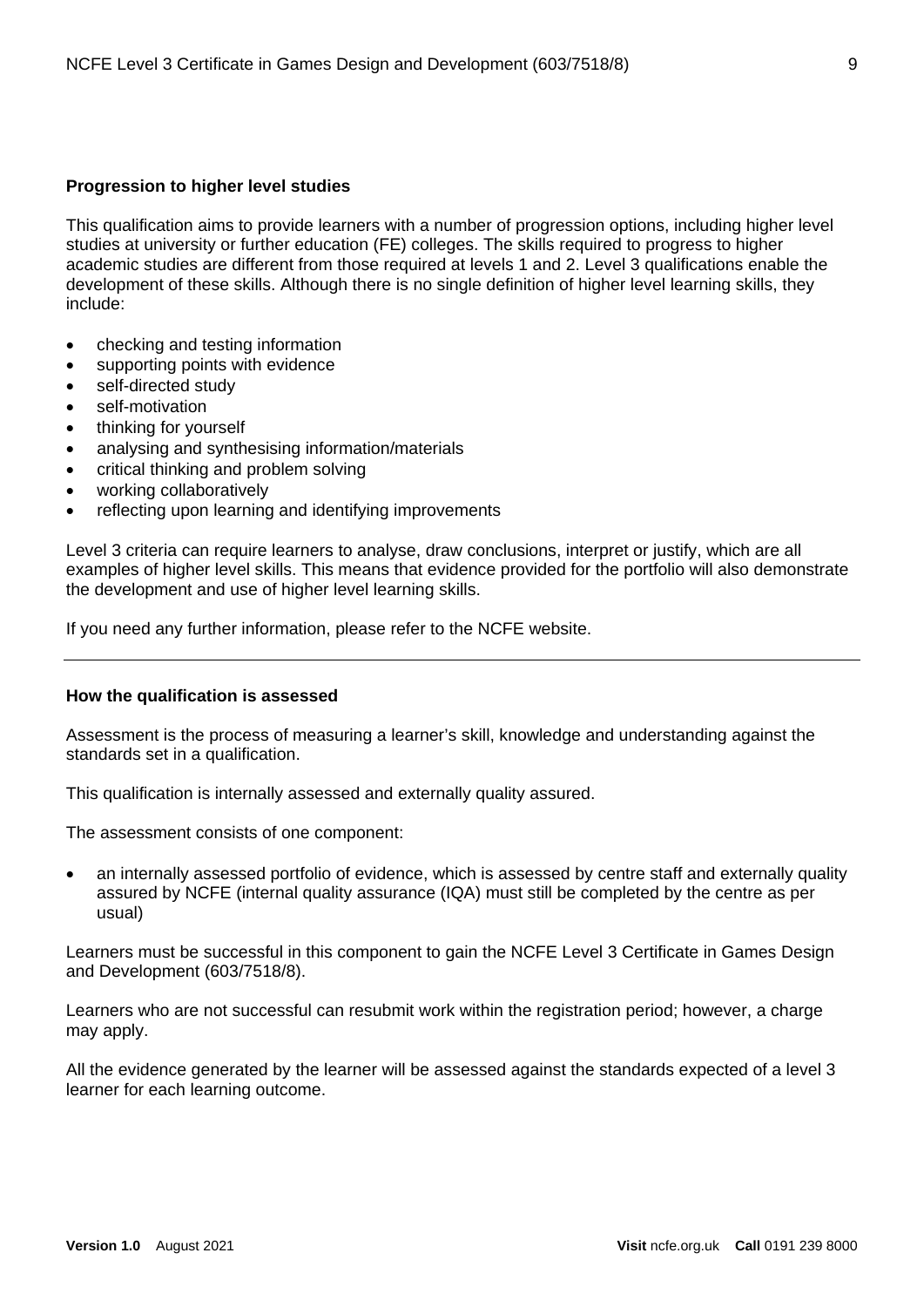#### <span id="page-9-0"></span>**Internal assessment**

Each learner must create a portfolio of evidence generated from appropriate assessment tasks, which demonstrates achievement of all the learning outcomes associated with each unit. The assessment tasks should allow the learner to respond to a real life situation that they may face when in employment. On completion of each unit, learners must declare that the work produced is their own and the assessor must countersign this. Examples of suitable evidence for the portfolio for each unit are provided in section 2.

Internally assessed work should be completed by the learner in accordance with the qualification specification. A representative number of assessment hours should be timetabled into the scheme of work. Internal assessment hours must be administered outside of scheduled teaching and learning hours and should be supervised and assessed by the tutor. Assessment activities can be integrated throughout, although separate from the teaching of the unit, and do not have to take place directly at the end of the unit.

Any work submitted for internal assessment must be completed during scheduled assessment hours in accordance with the scheme of work and must be authenticated and attributable to the learner. The tutor must be satisfied that the work produced is the learner's own.

In practice, this means that all of the portfolio of evidence will be completed in normal class time within scheduled assessment hours and kept separate from any teaching and learning hours.

A centre may choose to create their own internal assessment tasks. The tasks should:

- be accessible and lead to objective assessment judgements
- permit and encourage authentic activities where the learner's own work can be clearly judged
- refer to course file documents on the NCFE website

#### **Supervision of learners and your role as an assessor**

Guidance on how to administer the internal assessment and the support you provide to learners can be found on the NCFE website.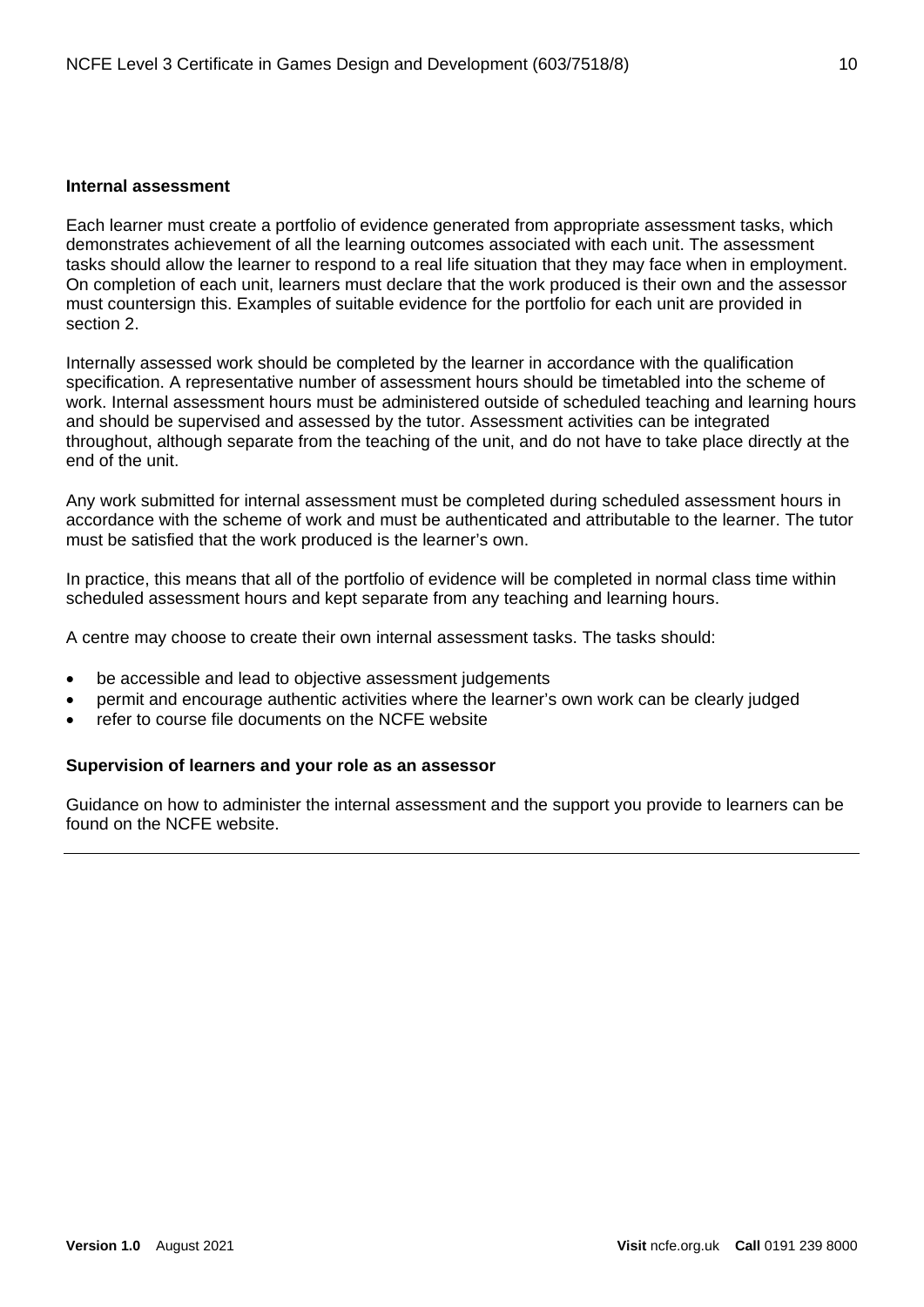# **Section 2**

### **Unit content and assessment guidance**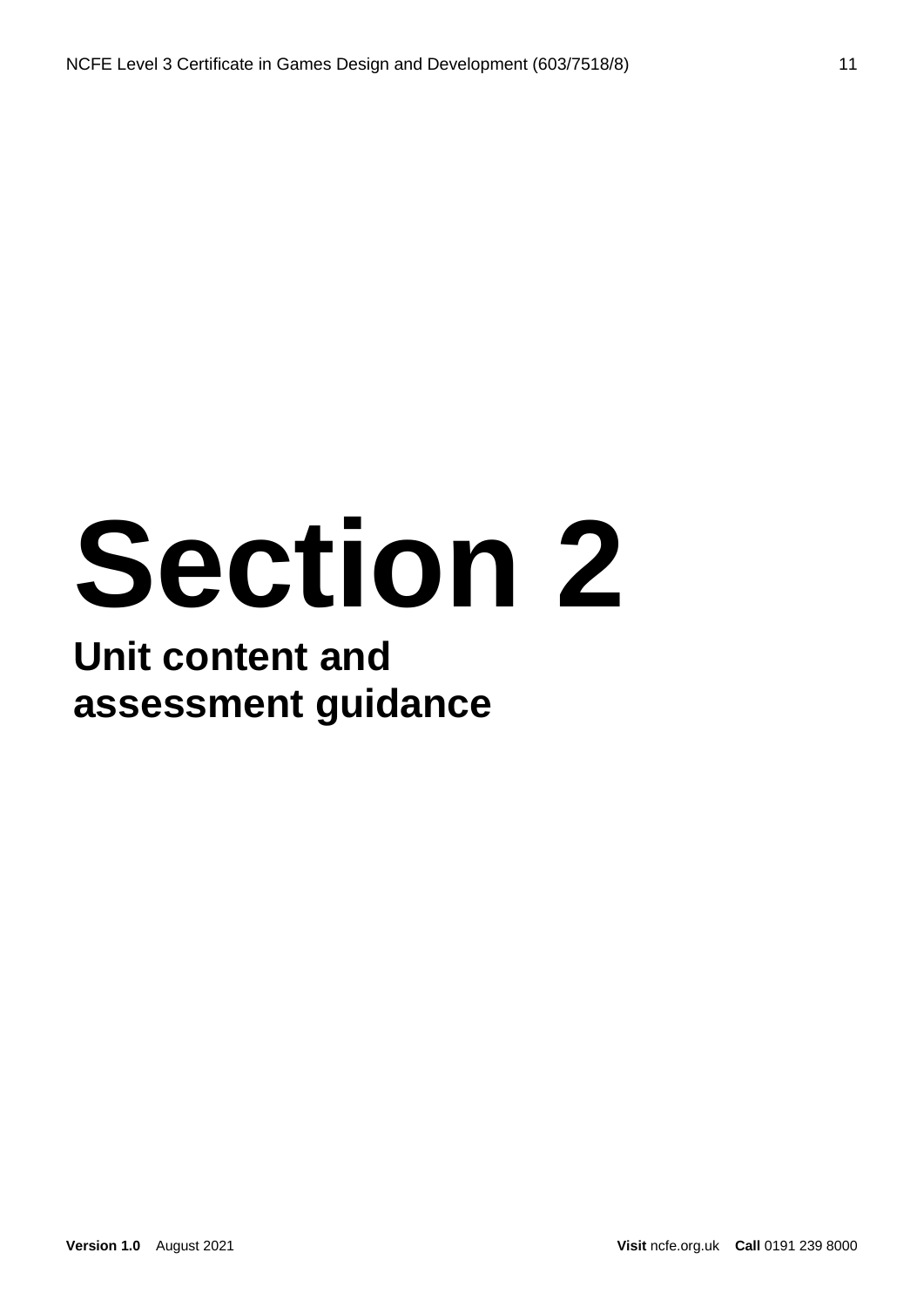#### <span id="page-11-0"></span>**Unit content and assessment guidance**

This section provides details of the structure and content of this qualification.

The types of evidence listed are for guidance purposes only. Within learners' portfolios, other types of evidence are acceptable if all learning outcomes are covered and if the evidence generated can be internally and externally quality assured. For approval of methods of internal assessment other than portfolio building, please contact our quality assurance team.

The explanation of terms explains how the terms used in the unit content are applied to this qualification. This document can be found in section 3.

For further information or guidance about this qualification, please contact our customer support team.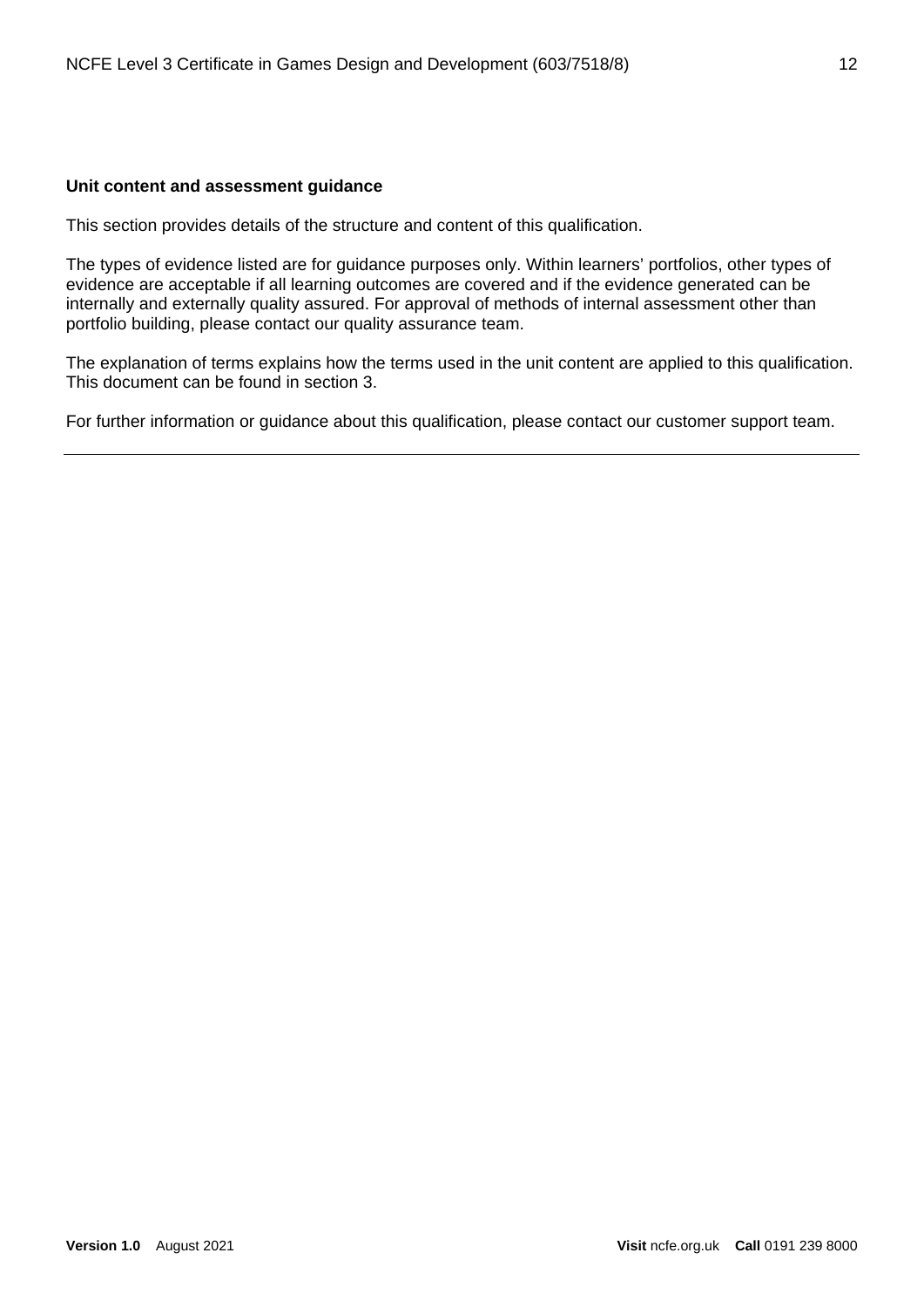#### <span id="page-12-0"></span>**Unit 01 Games industry (H/618/7164)**

| Unit summary                 | In this unit learners will understand job roles, organisational structures and<br>self-promotion in the games industry, and the associated legal and ethical<br>considerations attached. |
|------------------------------|------------------------------------------------------------------------------------------------------------------------------------------------------------------------------------------|
| <b>Guided learning hours</b> | 30                                                                                                                                                                                       |
| Level                        |                                                                                                                                                                                          |
| <b>Mandatory/optional</b>    | Mandatory                                                                                                                                                                                |
|                              |                                                                                                                                                                                          |

#### **Learning outcome 1**

#### **The learner will:**

**1** Understand organisational structures in the games industry

#### **The learner can:**

- **1.1** Describe organisational structures within the games industry<br>**1.2** Describe iob roles and career paths within the games industr
- **1.2** Describe job roles and career paths within the games industry. The learner must include:
	- creative roles
	- internal and external production roles
	- technical roles
	- support roles

#### **Learning outcome 2**

#### **The learner will:**

**2** Understand personal and professional development in the games industry

#### **The learner can:**

- **2.1** Describe their own attributes, characteristics and transferrable skills in relation to the games industry
- **2.2** Develop self-promotion materials appropriate to a chosen job role

#### **Learning outcome 3**

#### **The learner will:**

**3** Understand legal and ethical considerations affecting the games industry

#### **The learner can:**

- **3.1** Explain how groups and individuals are represented in the games industry and its products **3.2** Explain legal and ethical considerations associated with the games industry
- **3.2** Explain legal and ethical considerations associated with the games industry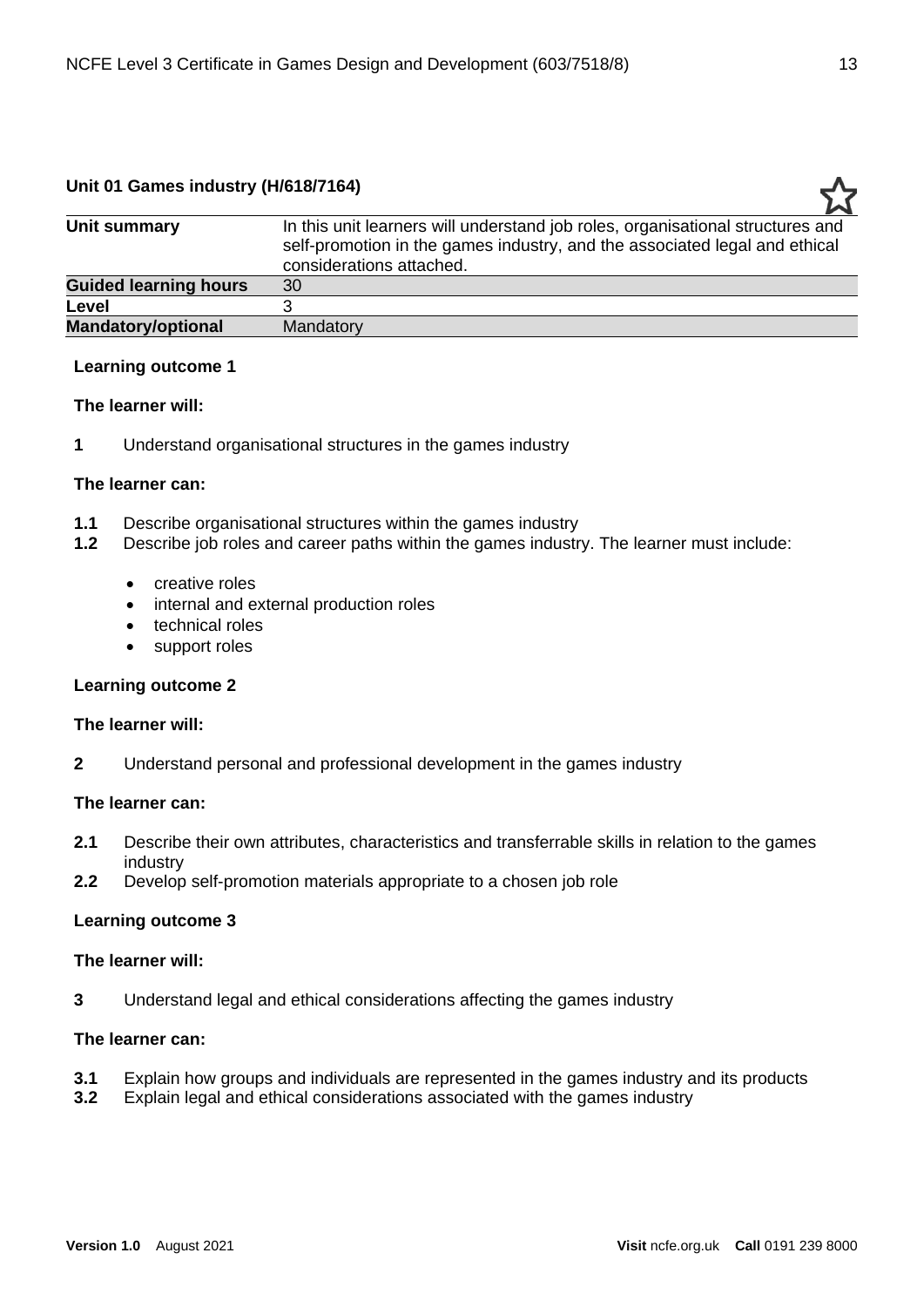#### **Assessment guidance**

#### **Delivery and assessment**

#### **1.1**

The learner will be able to describe the organisational structures within the games industry and the relationships between them in the form of a case study in both independent and medium or larger sized companies. Examples of the organisational structures within the games industry can include but are not limited to:

- publishers
- developers
- internal and external production (product owners, marketing, community management)
- creative departments (for example, art, design, animation, audio)
- technical departments (for example, programming, networking, quality assurance)
- support departments (for example, human resources, IT technicians, office management, finance and legal)

#### **1.2**

The learner will describe job roles and career paths within the games industry. The learner must include:

- creative roles (for example, level designer, concept artist, character animator, sound designer)
- internal and external production (for example, product owners, marketing, community management)
- technical roles (for example, artificial intelligence (AI) programmer, technical designer, quality assurance (QA) engineer)
- support roles (for example, IT technicians, office management, finance and legal)

#### **2.1**

The learner will describe their own attributes, characteristics and transferrable skills in relation to specific job roles within the games industry. Learners could explain the importance of professionalism when working as part of a team/in a specific role in games design.

Learners could demonstrate that they understand the position of developer or designer within the hierarchy of both the specific production process and role that enables others to complete the production successfully.

Examples can include but are not limited to:

- personal attributes:
	- o willingness to learn
	- o adaptability/flexibility
	- o interpersonal skills
	- o leadership
	- o initiative
- characteristics:
	- o leadership
	- o fast learner
	- o software competence
	- o motivated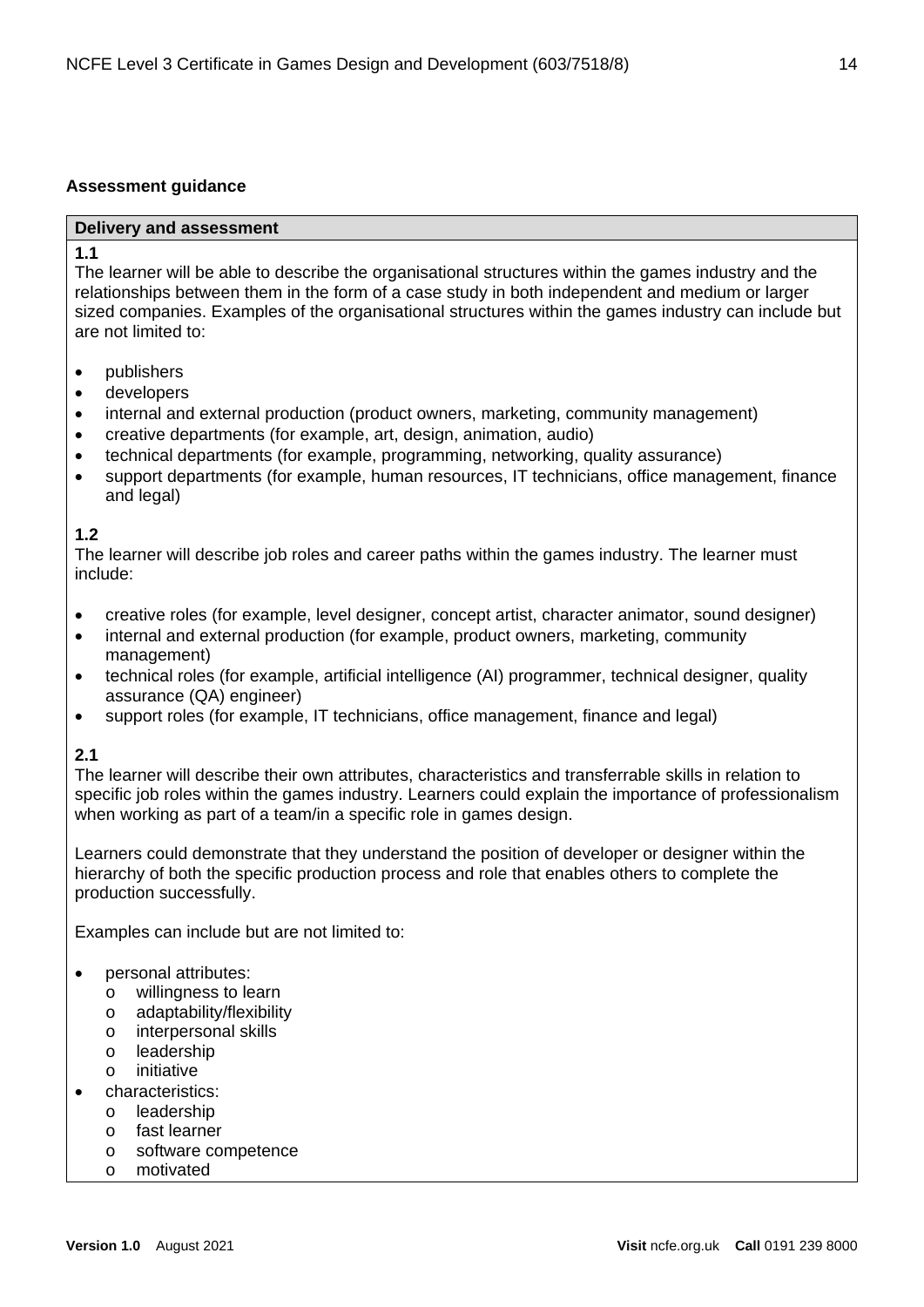#### **Delivery and assessment**

- transferable skills:
	- o project management
	- o effective teamwork
	- o written communication
	- o verbal communication
	- o research and analytical skills
	- o numeracy skills

#### **2.2**

The learner will identify and develop self-promotion materials, including an online portfolio, relevant to a chosen job role in the games industry, which could include both designer and developer roles.

Examples can include but are not limited to:

- business cards
- website
- video showreel of artwork
- links to prototypes
- links to finished games
- video walkthroughs of designed game mechanics

#### **3.1**

The learner will discuss representation of groups and individuals within the games industry, and the products produced. Topics for discussion may include but are not limited to:

- archetypal characters in narratives (for example, hero, magician, outlaw, villain)
- stereotypes
- character diversity in games (for example, gender, race)
- diversity in the games industry

#### **3.2**

The learner will discuss the various legal and ethical issues to be considered in the games industry. Examples of the considerations within the games industry can include but are not limited to:

- copyright and intellectual property
- privacy
- monetisation:
	- o digital distribution
	- o physical purchase
	- o selling art, audio, or other game assets on digital stores
	- o subscription services
- violence and mature content
- games addiction
- psychological manipulation

The explanation of terms (section 3) explains how the terms used in the unit content are applied to this qualification.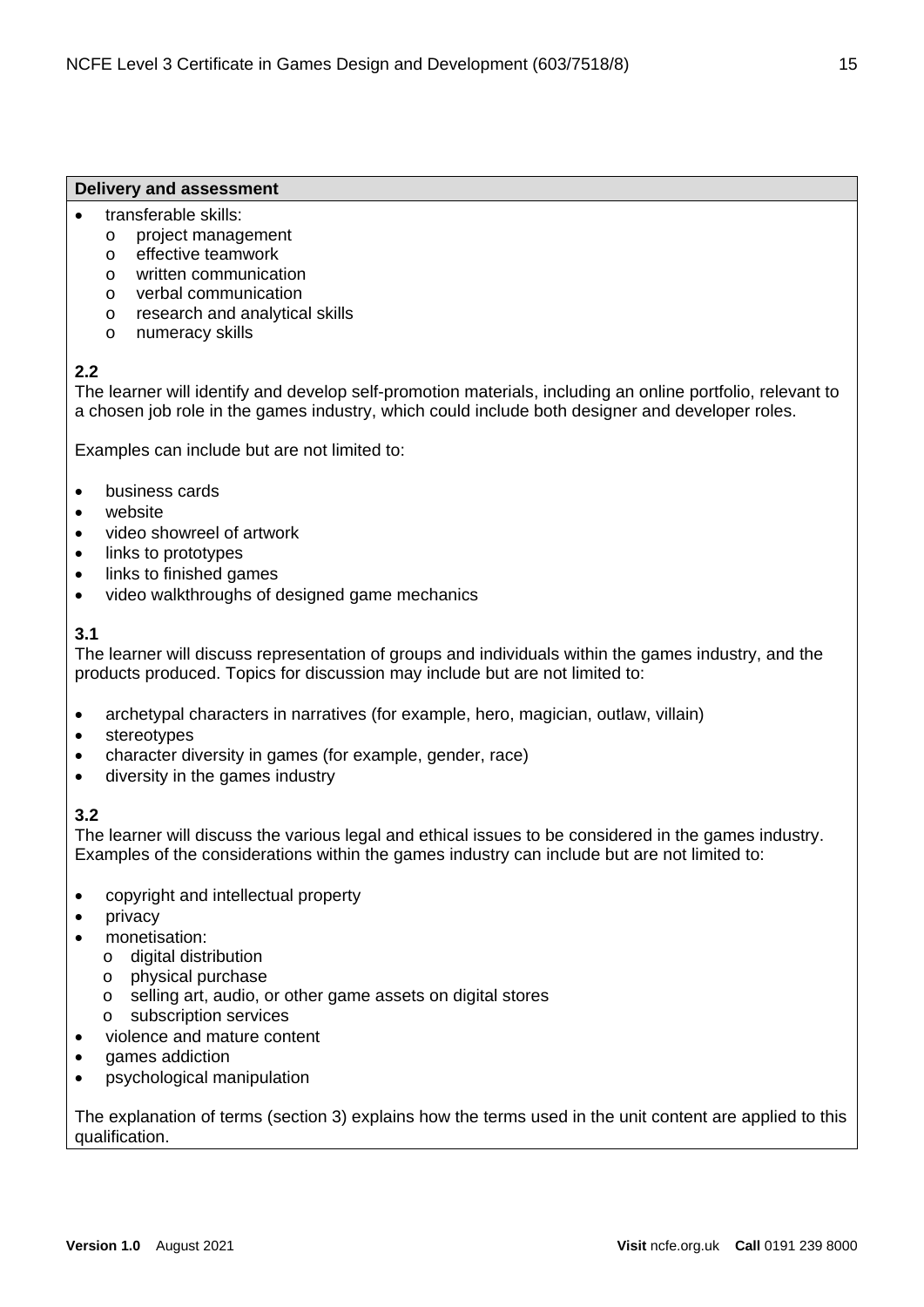#### **Types of evidence**

Evidence could include:

- research
- reports
- learner written statement
- written or oral questions and answers
- discussion
- assignment
- presentation
- online portfolio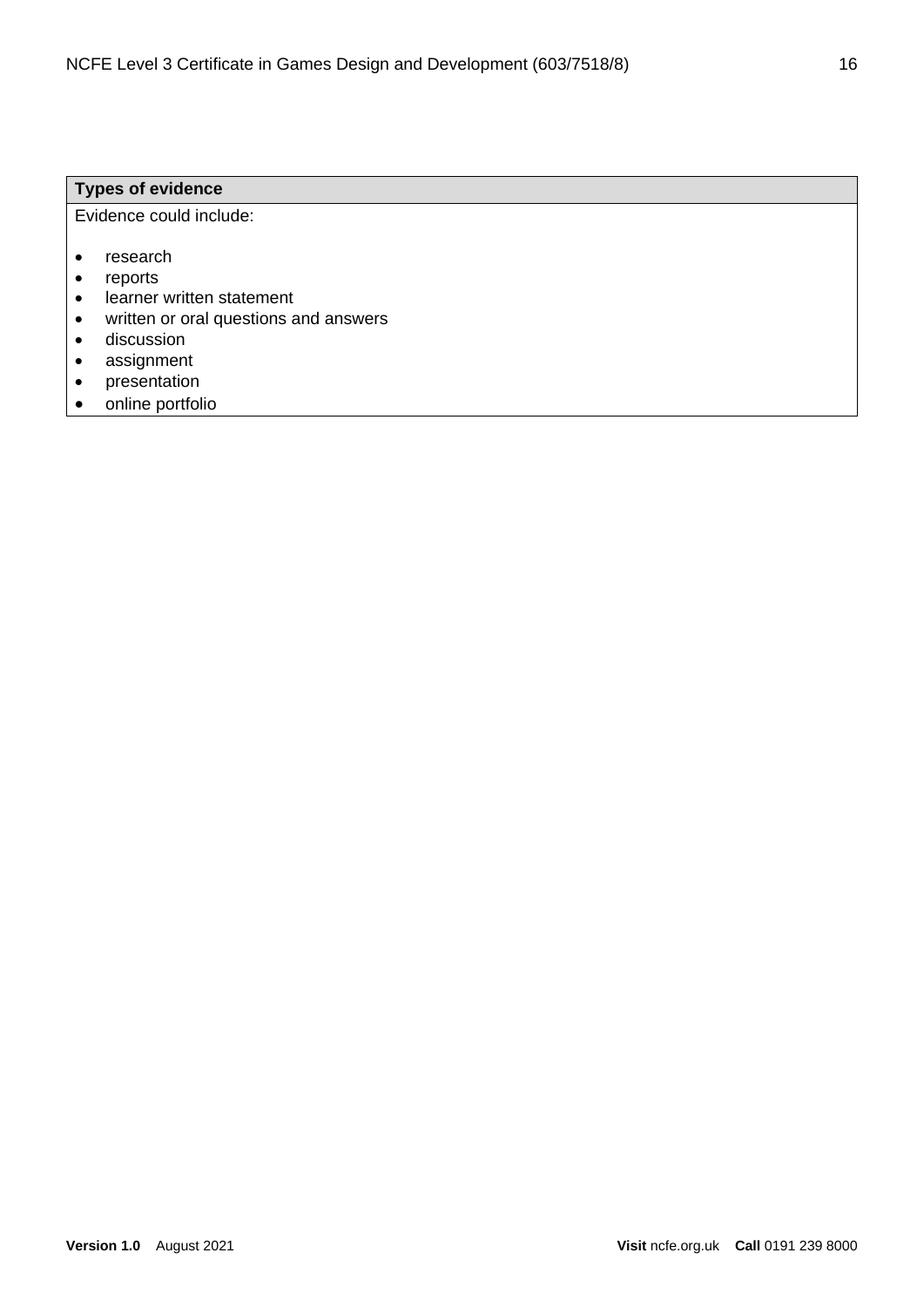#### <span id="page-16-0"></span>**Unit 02 Research and pre-production in the games industry (K/618/7165)**

| Unit summary                 | In this unit the learner will understand research typical to pre-production in |
|------------------------------|--------------------------------------------------------------------------------|
|                              | the games industry and develop game design documentation and any               |
|                              | associated supporting materials.                                               |
| <b>Guided learning hours</b> | 30                                                                             |
| Level                        |                                                                                |
| <b>Mandatory/optional</b>    | Mandatory                                                                      |
|                              |                                                                                |

#### **Learning outcome 1**

#### **The learner will:**

**1** Understand research and pre-production in the design and development of games

#### **The learner can:**

**1.1** Explain the areas of research typical to pre-production and their purpose:

- trends
- target audience
- genre
- art themes
- story
- competitor's games
- platforms
- **1.2** Perform appropriate research to support a game proposal, which must include a:
	- competitive analysis report
	- pitch document
- **1.3** Develop a game proposal

#### **Learning outcome 2**

#### **The learner will:**

**2** Develop games design documentation

#### **The learner can:**

- **2.1** Explain the purpose of a games design document
- **2.2** Create a games design document
- **2.3** Justify choices made in the games design document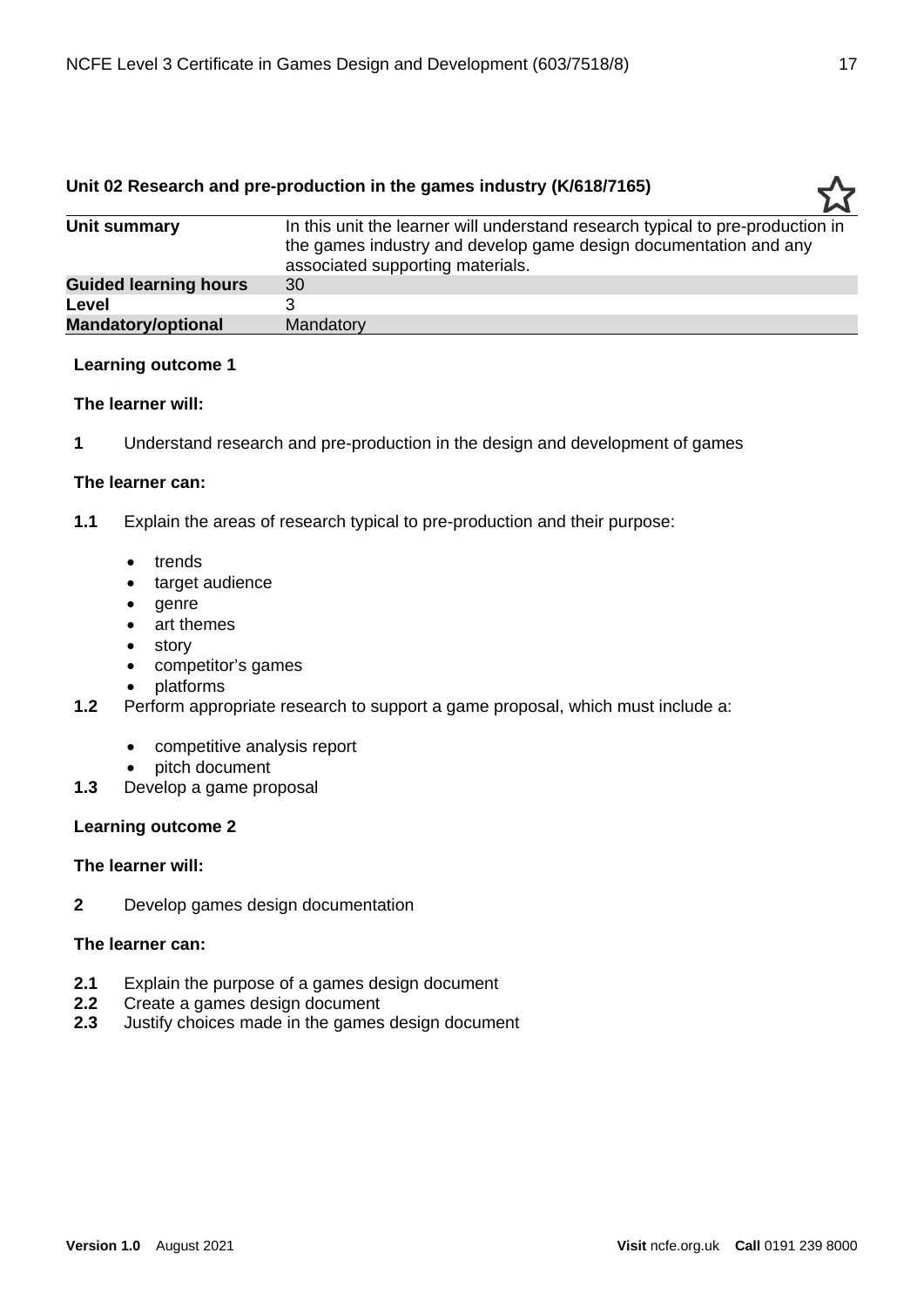#### **Learning outcome 3**

#### **The learner will:**

**3** Develop supporting materials as part of a games design document

#### **The learner can:**

- **3.1** Explain what is meant by supporting materials
- **3.2** Produce supporting materials for a game design document
- **3.3** Justify their choice of supporting materials as part of the games design document

#### **Assessment guidance**

#### **Delivery and assessment**

#### **1.1**

The learner must be able to explain the areas of research typical to pre-production in games design and explain the main purpose of each area accurately. These areas of research must include but are not limited to:

- trends
- target audience
- genre
- art themes
- story
- competitor's games
- platforms

#### **1.2**

The learner must be able to perform appropriate primary and secondary research in response to a brief to include research into the following:

- competitive analysis report
- pitch document

#### **1.3**

The learner will develop a games design document in response to a brief. This games design document must be in an appropriate format relevant to the idea outlined in the proposal. Development of the proposal could consider legal implications of the document and the intellectual property rights of the content (for example, legal right to use the images).

#### **2.1**

The learner must be able to explain the purpose of a games design document and describe the role a games design document has in the development of a game.

#### **2.2**

The learner must create a games design document in response to a brief in an appropriate format that may include but is not limited to the following areas:

target audience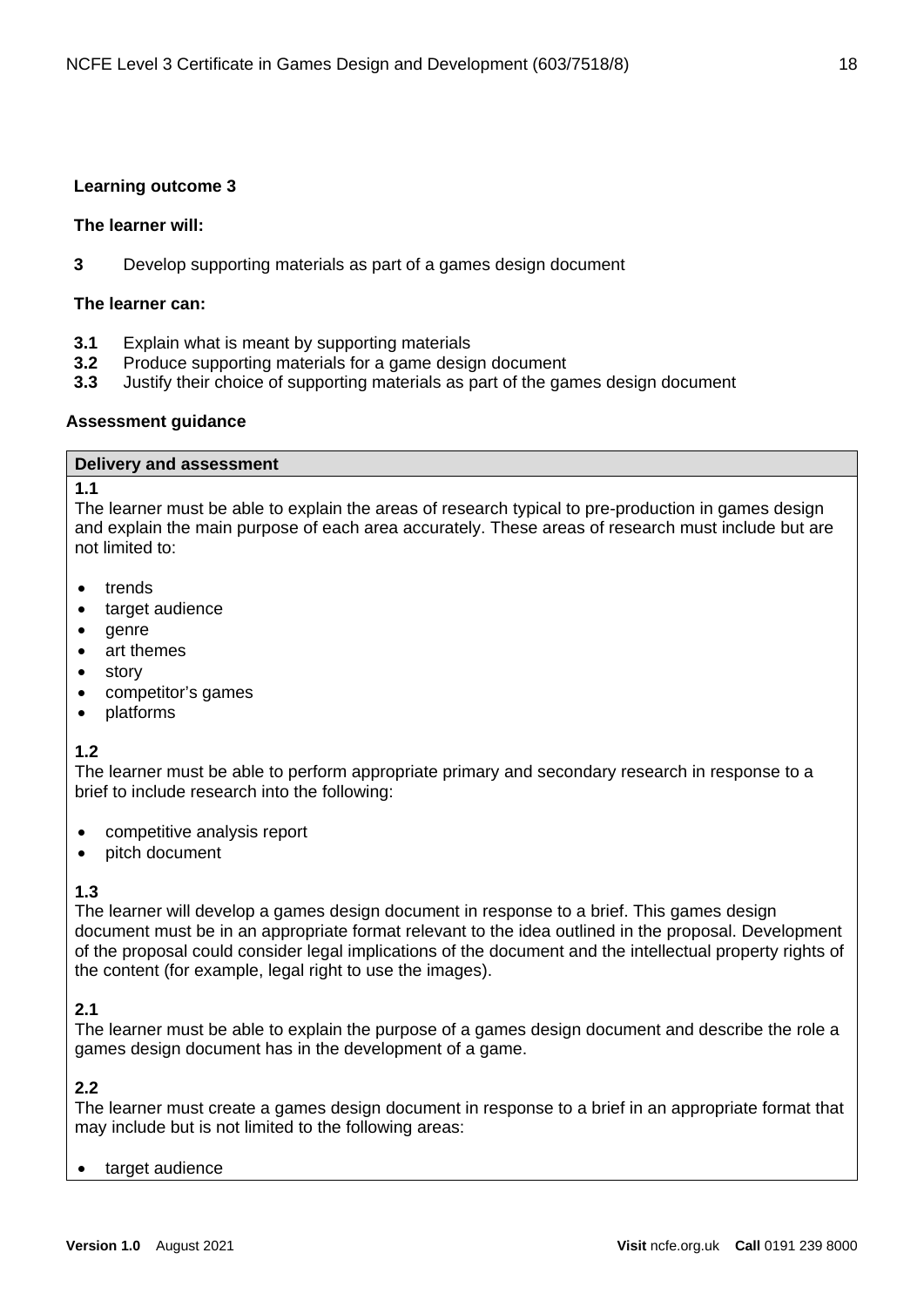#### **Delivery and assessment**

- genre
- game mechanics
- level design
- narrative
- in-game challenges
- in-game hazards
- concept art
- in-game environment
- goals and objectives
- characters and non-player characters (NPCs)

#### **2.3**

The learner must be able to justify the choices made in their games design document, making connections between their choices and the brief.

#### **3.1**

The learner must be able to explain the purpose of supporting materials. Examples of supporting materials can include but are not limited to:

- mood boards
- sketches
- thumbnails
- **silhouettes**
- mock-ups
- tables
- diagrams
- concept art
- soundscapes
- audio/visual sequences

#### **3.2**

The learner must produce supporting materials for a games design document in an appropriate format relative to the brief.

#### **3.3**

The learner will justify their supporting materials approach as part of the game design process in relation to a brief.

The explanation of terms (section 3) explains how the terms used in the unit content are applied to this qualification.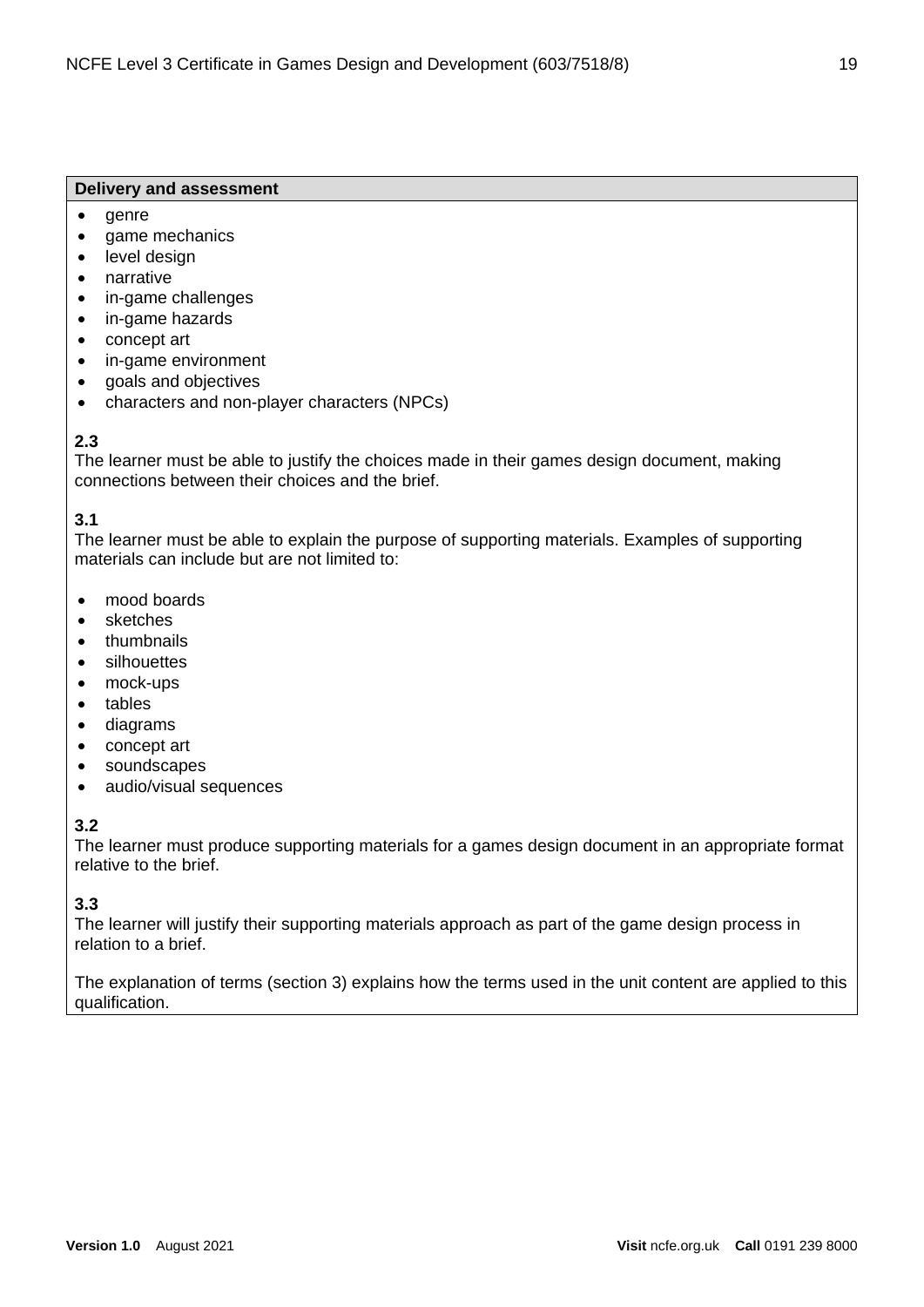#### **Types of evidence**

Evidence could include:

- research
- reports
- learner written statement
- written or oral questions and answers
- discussion
- assignment
- presentation
- game proposal
- games design document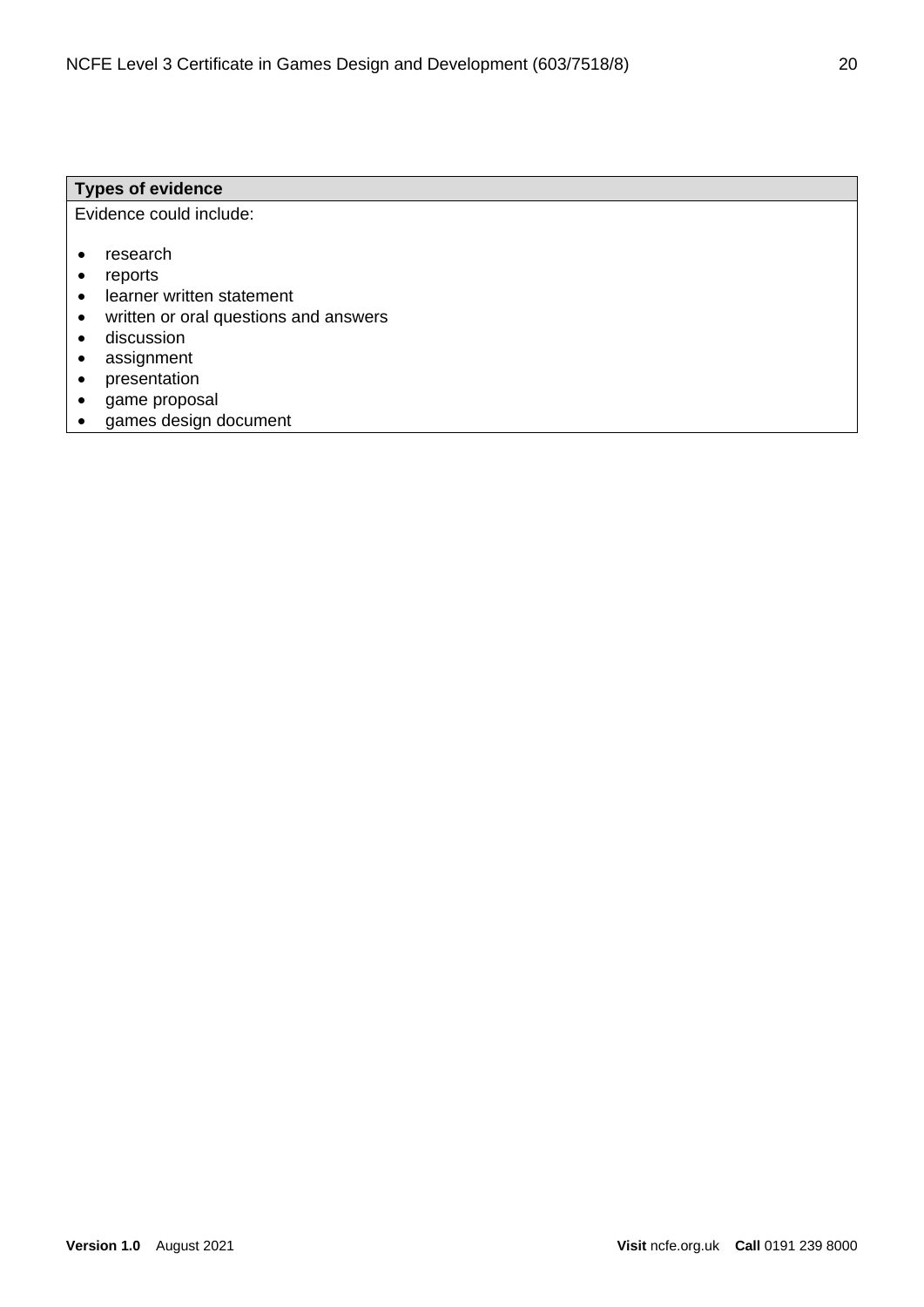#### <span id="page-20-0"></span>**Unit 03 Level design in games (M/618/7166)**

| Unit summary                 | In this unit, the learner will understand the principles of level design and be<br>able to design and review a level and its associated lighting and effects. |
|------------------------------|---------------------------------------------------------------------------------------------------------------------------------------------------------------|
| <b>Guided learning hours</b> | 30                                                                                                                                                            |
| Level                        |                                                                                                                                                               |
| Mandatory/optional           | Mandatory                                                                                                                                                     |

#### **Learning outcome 1**

#### **The learner will:**

**1** Understand the principles of level design

#### **The learner can:**

- **1.1** Explain the principles for the development of an engaging level:
	- goals and objectives
	- pacing
	- obstacles
	- game balancing
	- difficulty level
	- narrative structure
- **1.2** Explain principles of player visual interaction cues and language used in games

#### **Learning outcome 2**

#### **The learner will:**

**2** Be able to design and review a level in response to a brief

#### **The learner can:**

- **2.1** Plan a level using appropriate principles and pre-production techniques
- **2.2** Develop a level using appropriate techniques and pre-production techniques:
	- blockout/white box level design
	- event scripting
	- level outline
	- sketches
	- mood boards
	- concept art
- **2.3** Apply appropriate quality assurance testing and evaluate their findings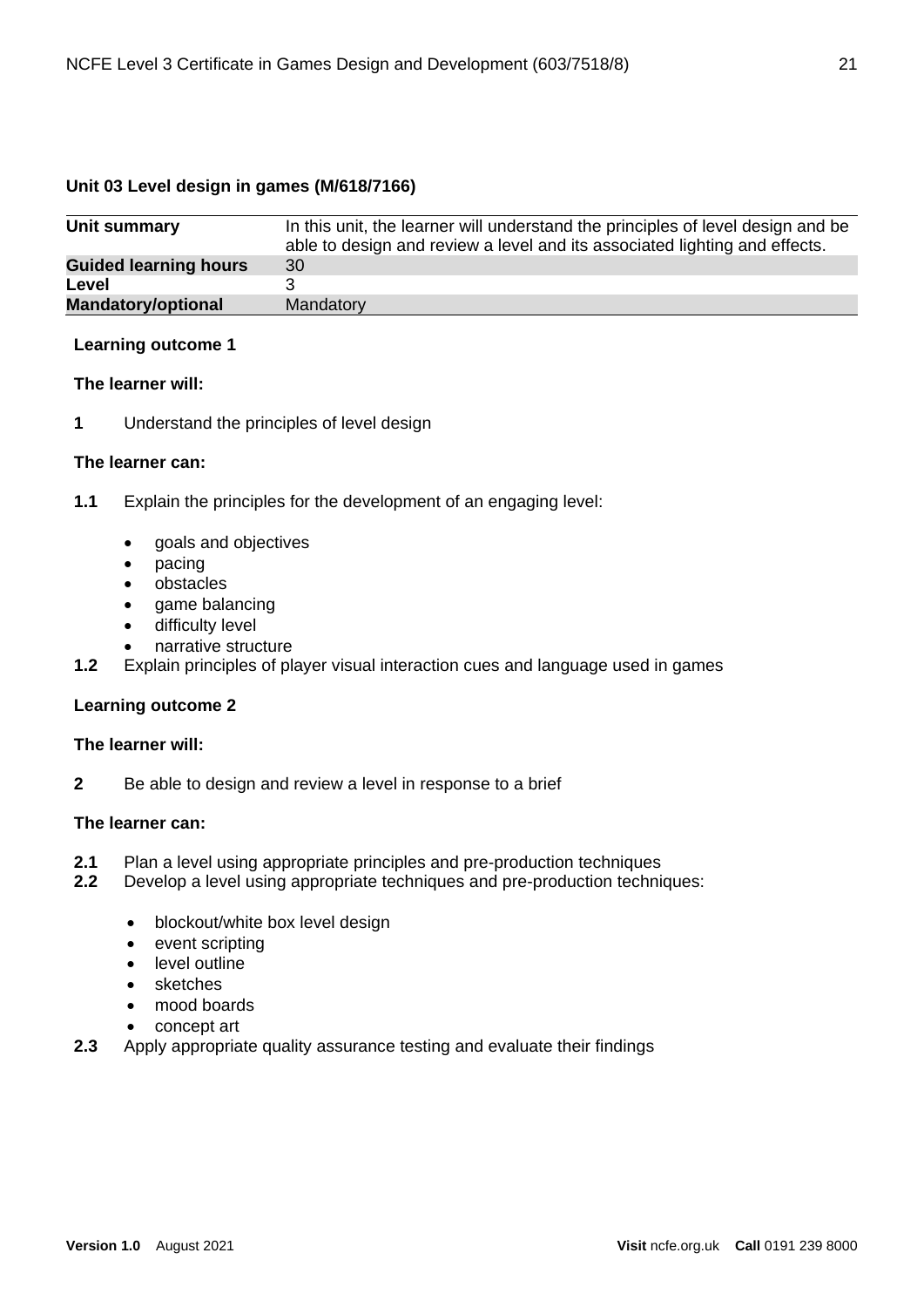#### **Learning outcome 3**

#### **The learner will:**

**3** Understand the role of lighting and effects in level design

#### **The learner can:**

- **3.1** Describe appropriate lighting and effects in level design
- **3.2** Implement appropriate lighting to complement level design
- **3.3** Implement appropriate effects to enhance level design

#### **Assessment guidance**

#### **Delivery and assessment**

#### **1.1**

The learner will be able to identify the principles used in the development of an engaging level, using well-chosen examples from existing games.

#### **1.2**

The learner will identify and analyse products and occurrences where player cues and visual language have been used to enhance level design.

#### **2.1**

The learner will be able to plan a level design in relation to a brief. The planning will be developed using appropriate principles and pre-production techniques and may include the following:

- principles:
	- o play
	- o reward
	- o fidelity
	- o constraints
	- o success criteria
- pre-production techniques:
	- o level outline
	- o sketches
	- o mood boards
	- o concept art

#### **2.2**

The learner will develop a level ensuring they refer to their planning. They should use appropriate techniques in relation to a brief that must include but is not limited to:

- blockout/white box level design
- event scripting
- level outline
- sketches
- mood boards
- concept art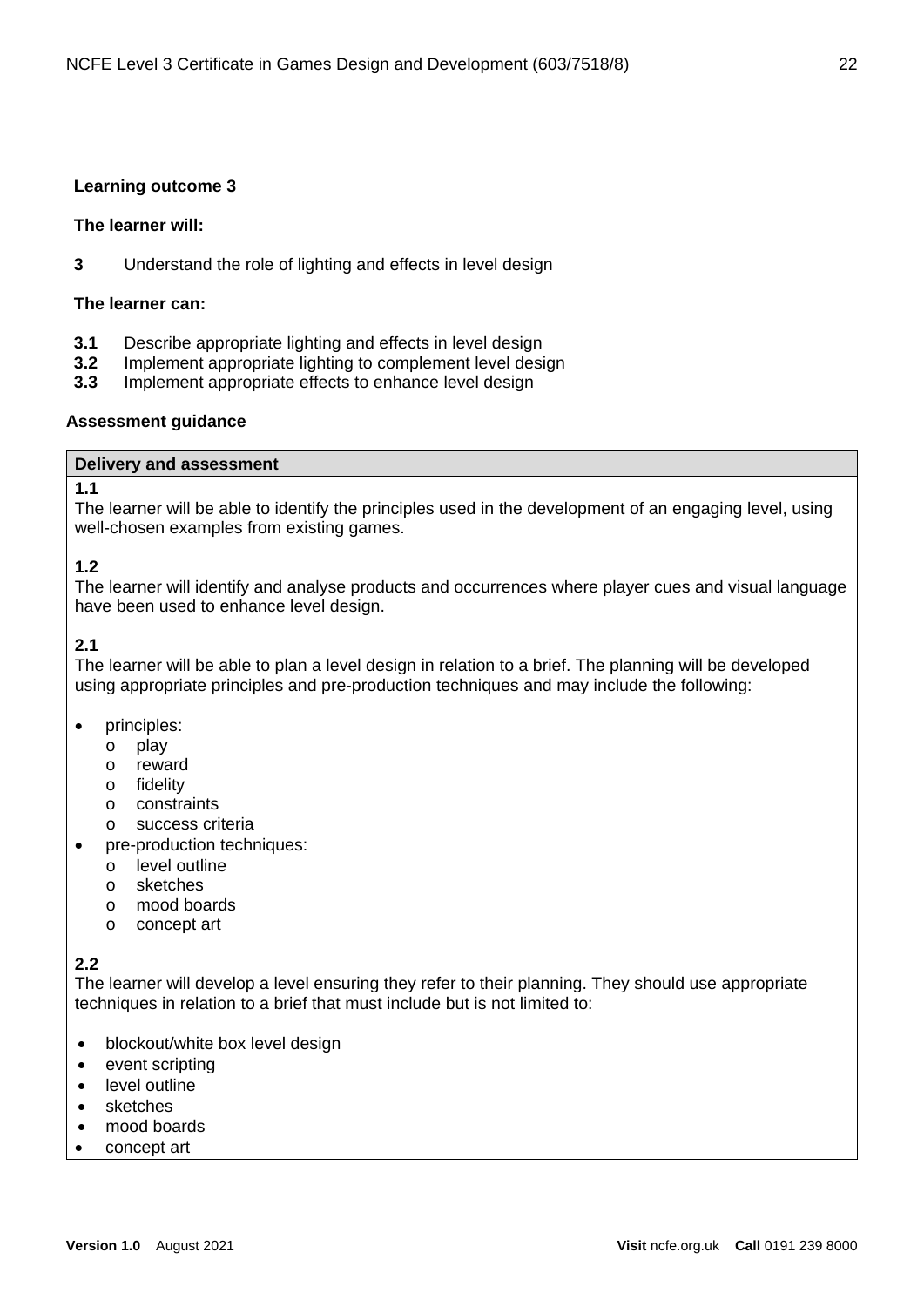#### **Delivery and assessment**

#### **2.3**

The learner will apply appropriate testing techniques as part of quality assurance of their level design and document and evaluate their findings. Methods of documenting testing may include but are not limited to:

- gameplay recording
- interviews
- focus groups
- questionnaires

#### **3.1**

The learner will describe appropriate lighting and effects in level design, including but not limited to:

- player attention and guidance (for example, direction areas lit to support gameplay)
- atmosphere and mood (for example, using light to create atmosphere and mood)
- progression of time (for example, day and night cycles)

#### **3.2**

The learner will implement appropriate lighting to complement and enhance a level design in relation to a brief.

#### **3.3**

The learner will implement appropriate effects to enhance a level design in relation to a brief. Effects implemented may include but are not limited to:

- sound effects
- music
- **particles**
- post-processing effects

The explanation of terms (section 3) explains how the terms used in the unit content are applied to this qualification.

#### **Types of evidence**

Evidence could include:

- research
- **reports**
- learner written statement
- written or oral questions and answers
- discussion
- assignment
- presentation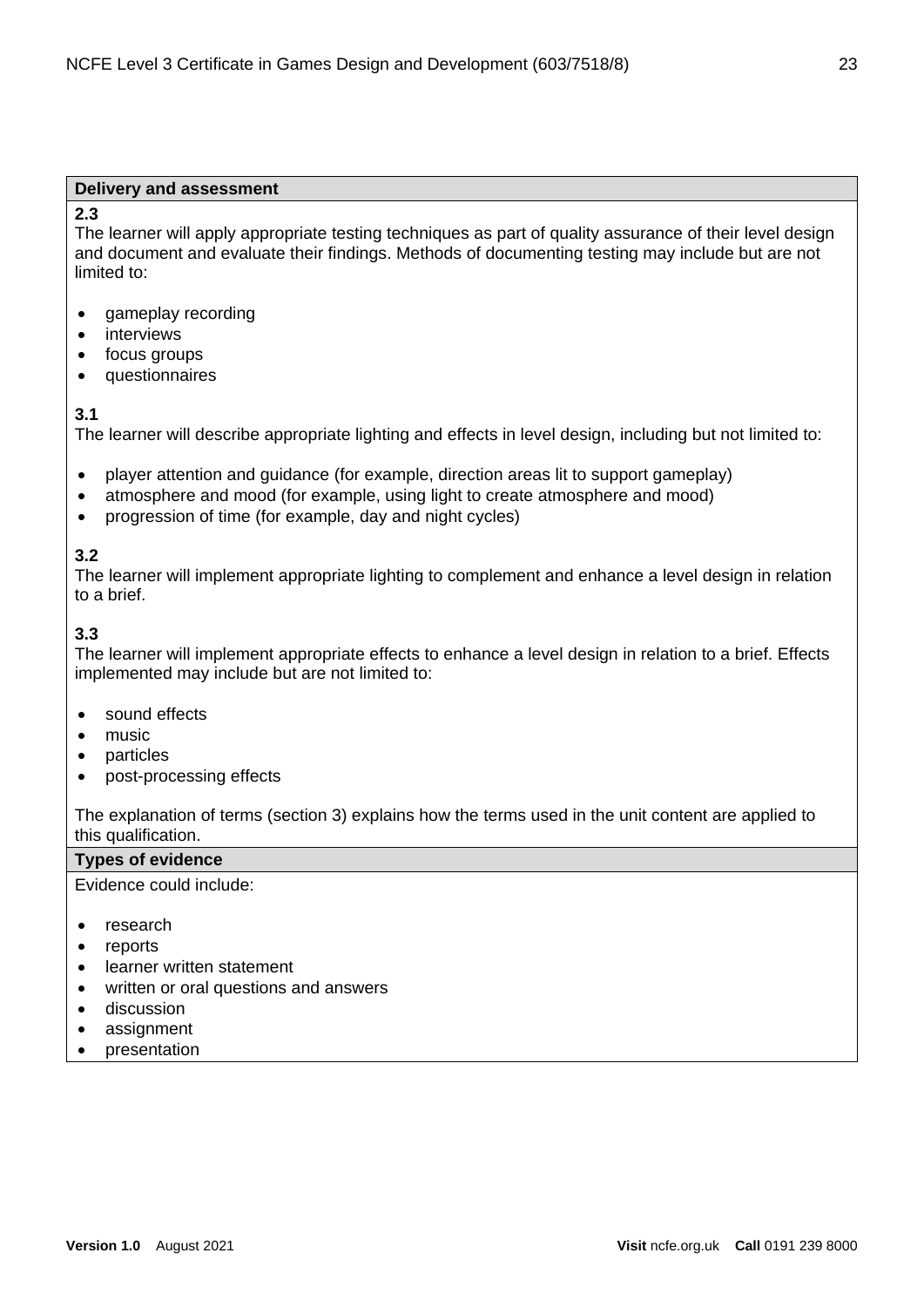#### <span id="page-23-0"></span>**Unit 04 Animation in games (T/618/7167)**

| Unit summary                 | In this unit, the learner will understand the principles of animation in the<br>games industry and the associated planning, creation and rendering. |
|------------------------------|-----------------------------------------------------------------------------------------------------------------------------------------------------|
| <b>Guided learning hours</b> | 30                                                                                                                                                  |
| Level                        |                                                                                                                                                     |
| <b>Mandatory/optional</b>    | Mandatory                                                                                                                                           |

#### **Learning outcome 1**

#### **The learner will:**

**1** Understand the principles of animation

#### **The learner can:**

- **1.1** Describe the principles of animation:
	- squash and stretch
	- anticipation
	- ease in/ease out
	- staging
	- straight ahead and pose to pose
	- follow through and overlapping action
	- arc
	- secondary action
	- timing
	- exaggeration
	- solid drawings
	- appeal
- **1.2** Explain animation techniques:
	- key frame
	- motion capture
	- rotoscoping
	- frame by frame
	- stop motion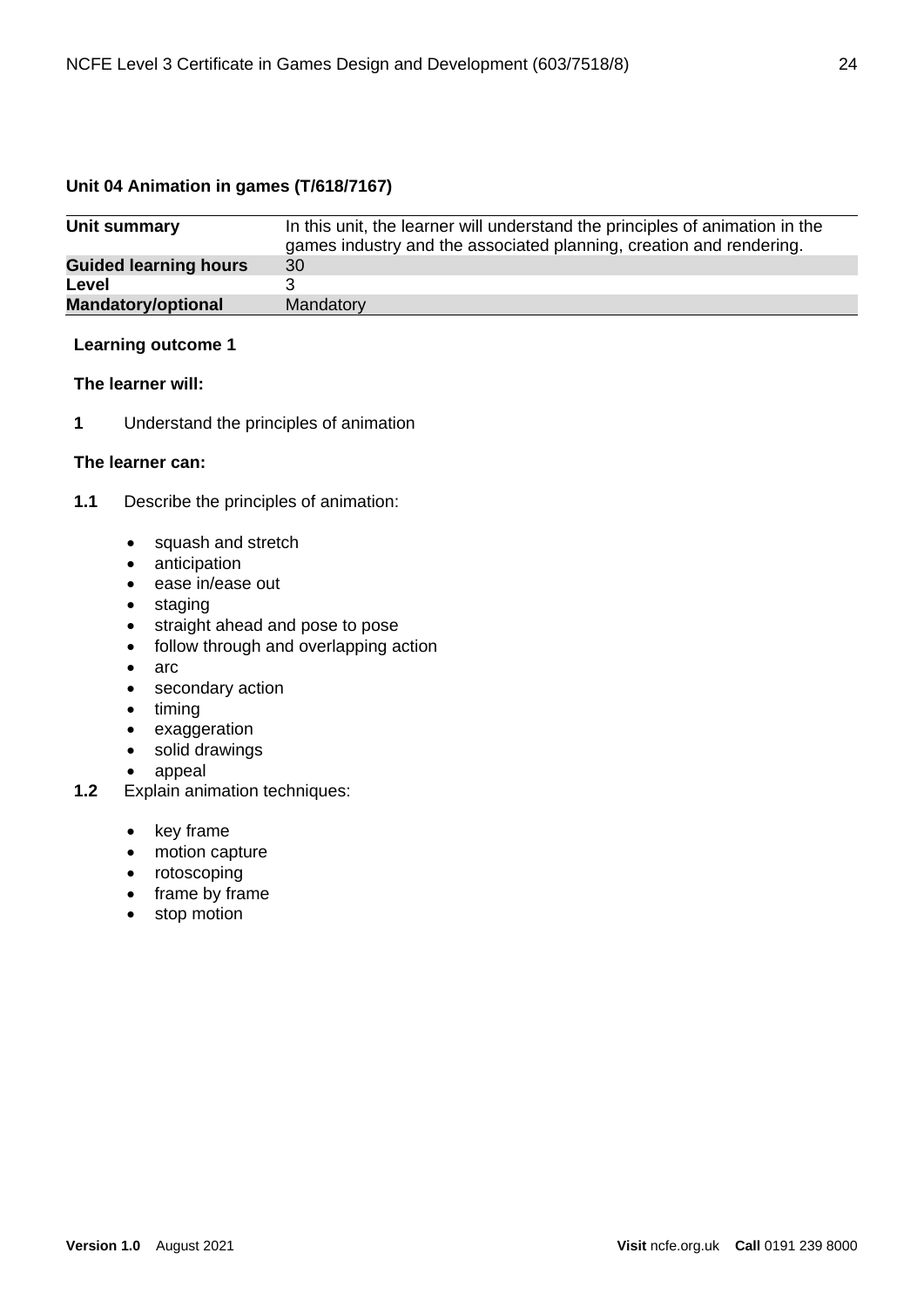#### **Learning outcome 2**

#### **The learner will:**

**2** Understand the planning and creation of 3D animations

#### **The learner can:**

- **2.1** Develop planning documentation for a 3D animation:
	- sketches
	- storyboards
	- thumbnails
	- animatic
- **2.2** Develop a 3D animation using appropriate techniques

#### **Learning outcome 3**

#### **The learner will:**

**3** Understand rendering techniques used in 3D animation

#### **The learner can:**

- **3.1** Apply appropriate lighting
- **3.2** Select appropriate render set up
- **3.3** Perform rendering with a relevant render output

#### **Assessment guidance**

#### **Delivery and assessment**

#### **1.1**

The learner will describe the principles of animation using annotated examples to illustrate.

#### **1.2**

The learner will explain animation techniques.

#### **2.1**

The learner will develop appropriate planning documentation for a 3D animation in relation to a brief that must include the following:

- sketches
- **storyboards**
- thumbnails
- animatic

#### **2.2**

The learner will develop a 3D animation ensuring they refer to their planning and use appropriate techniques in relation to a brief. Appropriate techniques can include but are not limited to: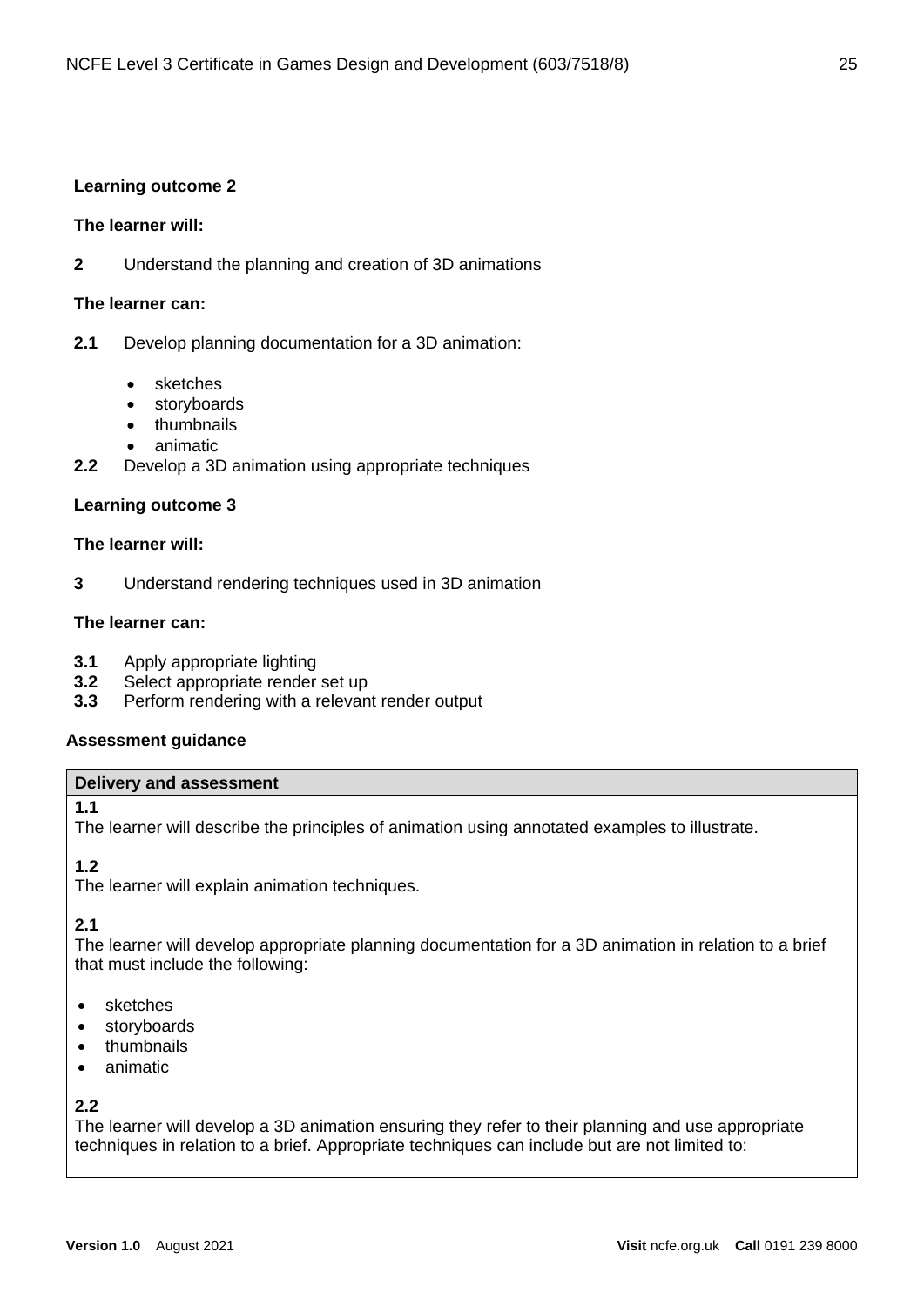#### **Delivery and assessment**

- key frame
- motion capture
- rotoscoping
- frame by frame
- stop motion

#### **3.1**

The learner must be able to select and apply appropriate lighting to a 3D animation while considering the following associated properties, including but not limited to:

- shadows
- colour
- intensity
- radius
- angle

#### **3.2**

The learner will be able to select the render set up for their 3D animation appropriate to their chosen render engine, considering aspects that could include:

- global illumination
- sample qualities
- sample size
- noise threshold
- motion blur
- depth of field
- anti-aliasing

#### **3.3**

The learner will be able to perform rendering using suitable render output settings relevant to their chosen platform (for example, cinema, mobile devices, streaming services). Learners could consider aspects including but not limited to:

- output resolution
- render times
- aspect ratio
- file formats
- frame rate

The explanation of terms (section 3) explains how the terms used in the unit content are applied to this qualification.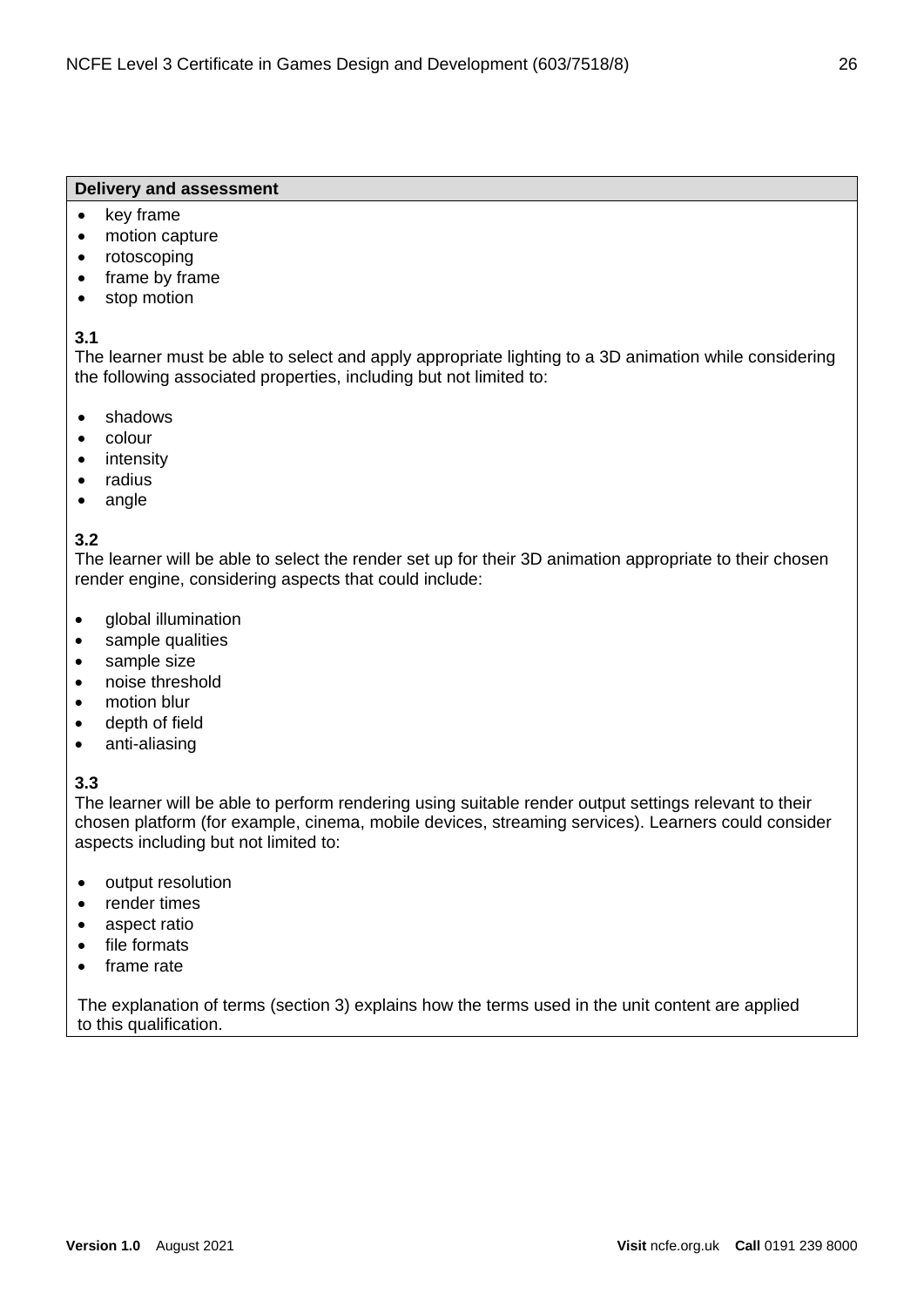#### **Types of evidence**

Evidence could include:

- research
- reports
- learner written statement
- written or oral questions and answers
- discussion
- assignment
- presentation
- animation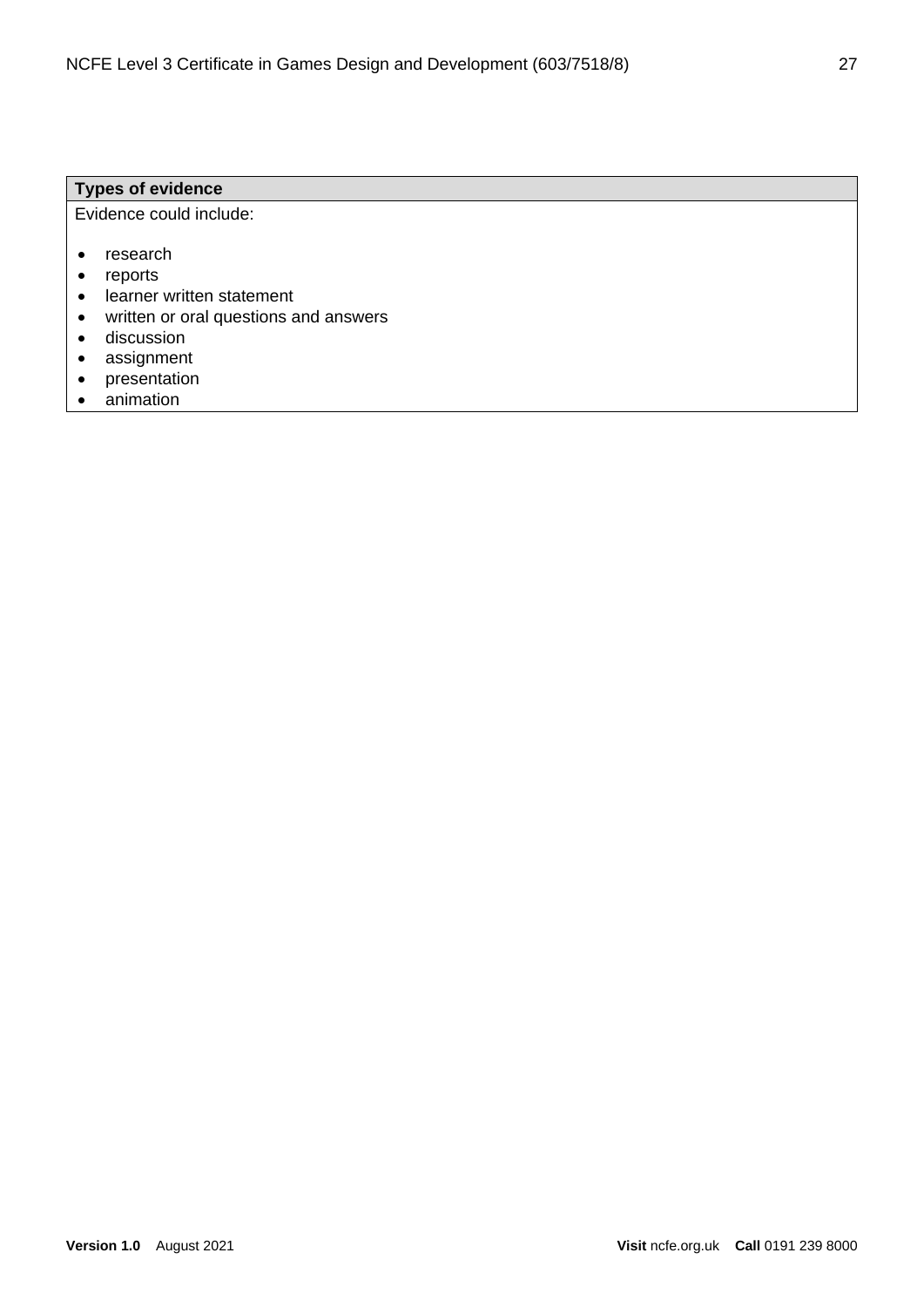#### <span id="page-27-0"></span>**Unit 05 Game scripting (A/618/7168)**

| Unit summary                 | In this unit the learner will understand the different types of scripting |
|------------------------------|---------------------------------------------------------------------------|
|                              | approaches used in games design and development, develop interactive      |
|                              | mechanics, and perform testing and quality assurance tasks.               |
| <b>Guided learning hours</b> | 30                                                                        |
| Level                        |                                                                           |
| <b>Mandatory/optional</b>    | Mandatory                                                                 |
|                              |                                                                           |

#### **Learning outcome 1**

#### **The learner will:**

**1** Understand the different types of scripting approaches used in game design and development

#### **The learner can:**

- 1.1 Compare different scripting and coding approaches used in contemporary game engines<br>1.2 Select an appropriate scripting approach
- Select an appropriate scripting approach
- **1.3** Describe relevant support and documentation for a chosen scripting approach

#### **Learning outcome 2**

#### **The learner will:**

**2** Be able to script interactions and mechanics in a game engine

#### **The learner can:**

- **2.1** Explain common terminology used within scripting:
	- events
	- variables
	- functions
	- loops
	- arrays
	- collisions
	- triggers
	- input actions
	- axis mapping
	- script communication
- **2.2** Plan the scripting of interactive mechanics in a game engine
- **2.3** Develop interactive mechanics in a game engine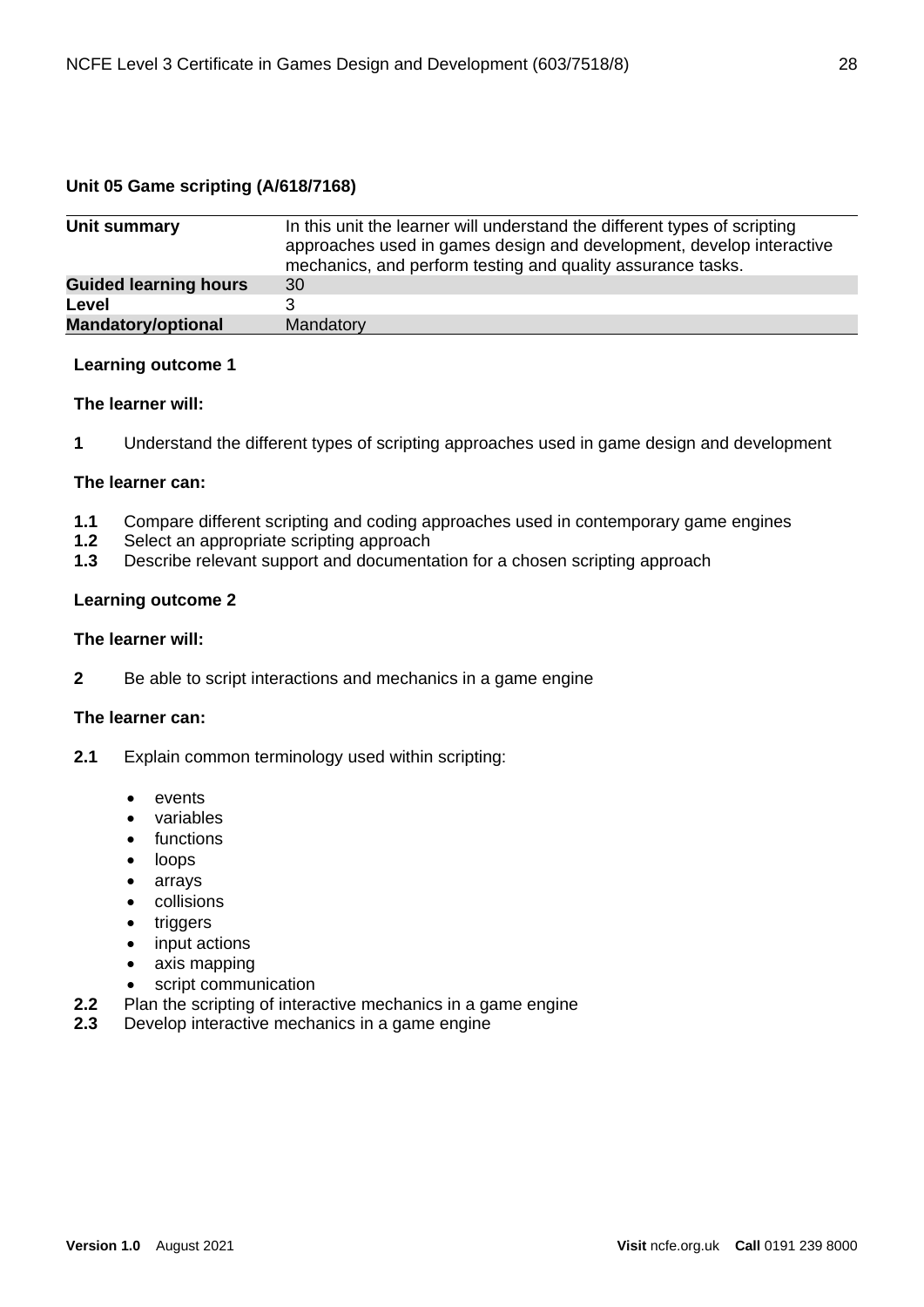#### **Learning outcome 3**

#### **The learner will:**

**3** Understand functionality testing and quality assurance used in game development

#### **The learner can:**

- **3.1** Explain the purpose of functionality testing and quality assurance in games design
- **3.2** Perform tests and document results within a quality assurance report
- **3.3** Implement the results of functionality testing within the quality assurance report

#### **Assessment guidance**

#### **Delivery and assessment**

#### **1.1**

The learner will be able to compare different visual scripting and coding approaches used in contemporary game engines, identifying the pros and cons of both approaches.

#### **1.2**

The learner will select an appropriate scripting approach for the development of game mechanics in relation to a brief.

#### **1.3**

The learner will describe relevant support and documentation for a chosen scripting approach. The support identified may include:

- official documentation
- forums
- community resources
- books/journals
- online training resources

#### **2.1**

The learner will be able to explain common terminology used within scripting languages in relation to game development, which must include:

- events
- variables
- functions
- loops
- arrays
- collisions
- triggers
- input actions
- axis mapping
- script communication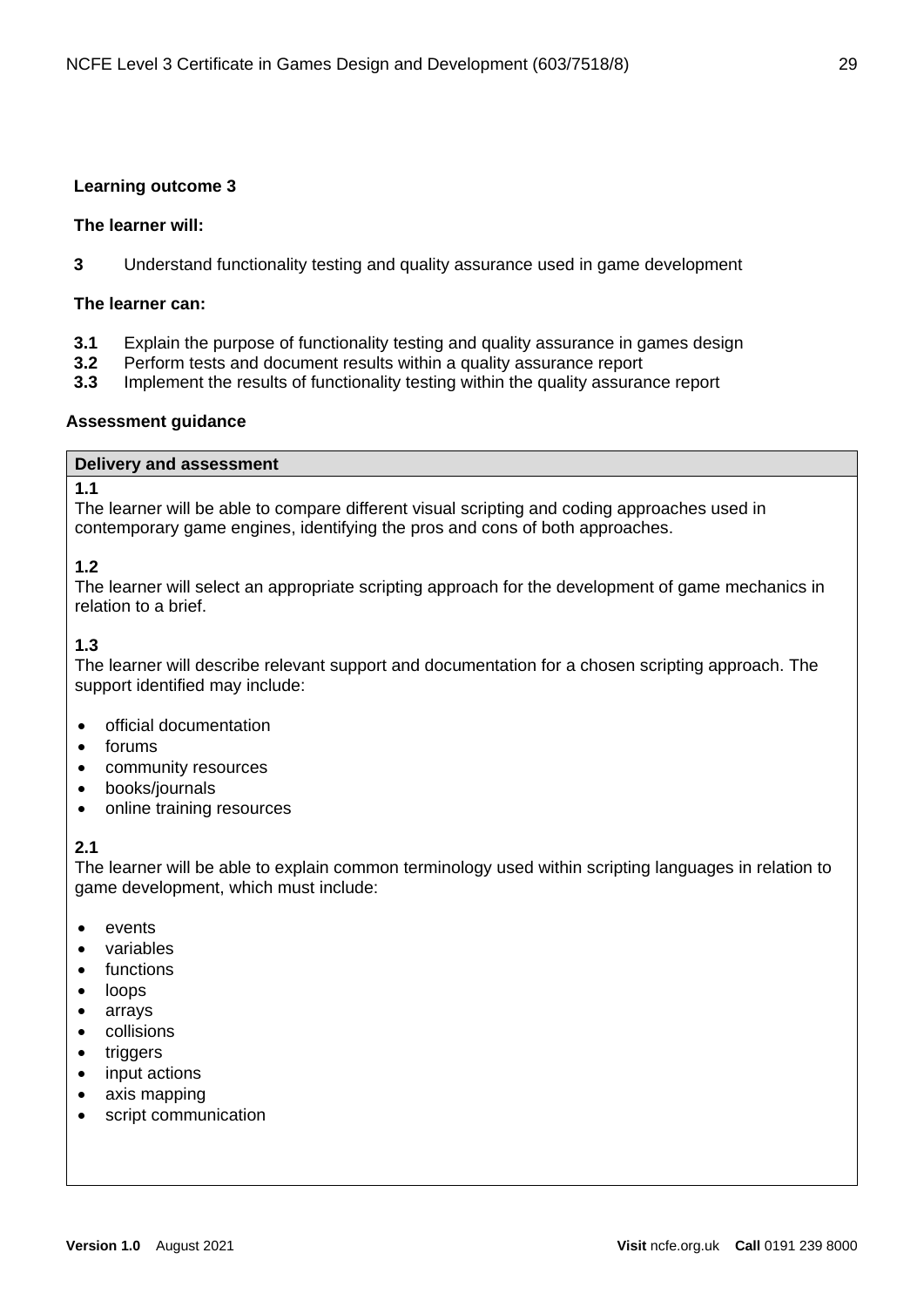#### **Delivery and assessment**

#### **2.2**

The learner will plan the development of game mechanics by selecting appropriate scripting techniques in relation to a brief.

#### **2.3**

The learner will develop interactive mechanics in a contemporary game engine using appropriate scripting techniques in relation to a brief.

#### **3.1**

The learner will explain the purpose of functionality testing and quality assurance in games design.

#### **3.2**

The learner will perform testing and quality assurance on a series of games mechanics and document results within an appropriate format.

#### **3.3**

The learner will implement the results of functionality testing and quality assurance report.

The explanation of terms (section 3) explains how the terms used in the unit content are applied to this qualification.

#### **Types of evidence**

Evidence could include:

- research
- **reports**
- learner written statement
- written or oral questions and answers
- discussion
- assignment
- presentation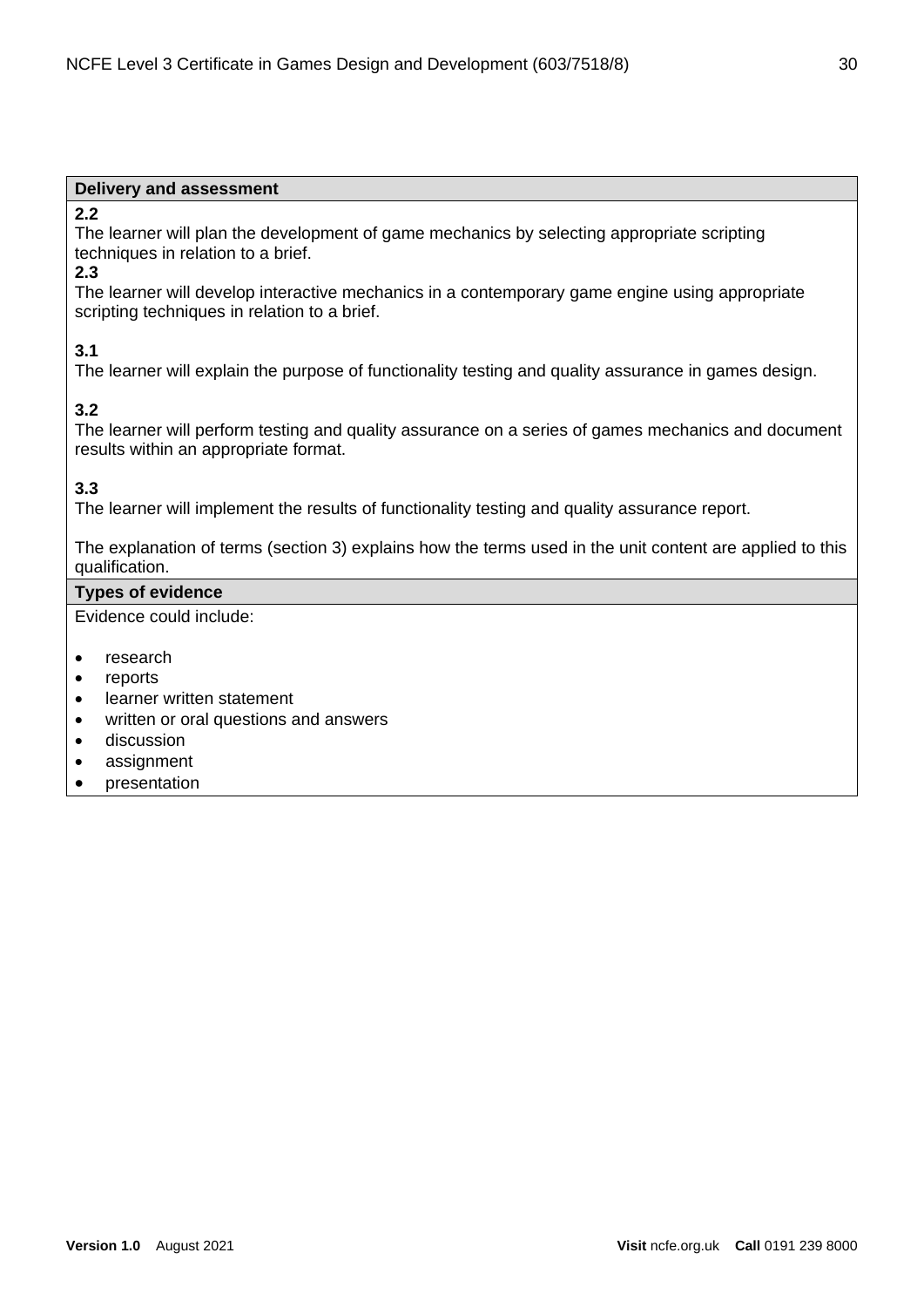#### <span id="page-30-0"></span>**Unit 06 3D modelling in games (F/618/7169)**

| Unit summary                 | In this unit the learner will understand 3D modelling fundamentals in<br>games design and apply techniques to modelling and to export 3D assets. |
|------------------------------|--------------------------------------------------------------------------------------------------------------------------------------------------|
| <b>Guided learning hours</b> | 30                                                                                                                                               |
| Level                        |                                                                                                                                                  |
| Mandatory/optional           | Mandatory                                                                                                                                        |

#### **Learning outcome 1**

#### **The learner will:**

**1** Understand 3D modelling fundamentals

#### **The learner can:**

- **1.1** Describe the fundamentals of 3D modelling:
	- topology
	- edgeflow
	- asset silhouettes
	- ngons
	- non-uniform rational basis spline (NURBS) box modelling
	- organic modelling
	- hard surface modelling
- **1.2** Apply appropriate 3D modelling techniques to create a series of 3D assets

#### **Learning outcome 2**

#### **The learner will:**

**2** Understand materials and texturing techniques required in 3D modelling

#### **The learner can:**

- **2.1** Explain industry practices and processes used in material and texturing techniques
- **2.2** Develop and apply materials and textures for 3D assets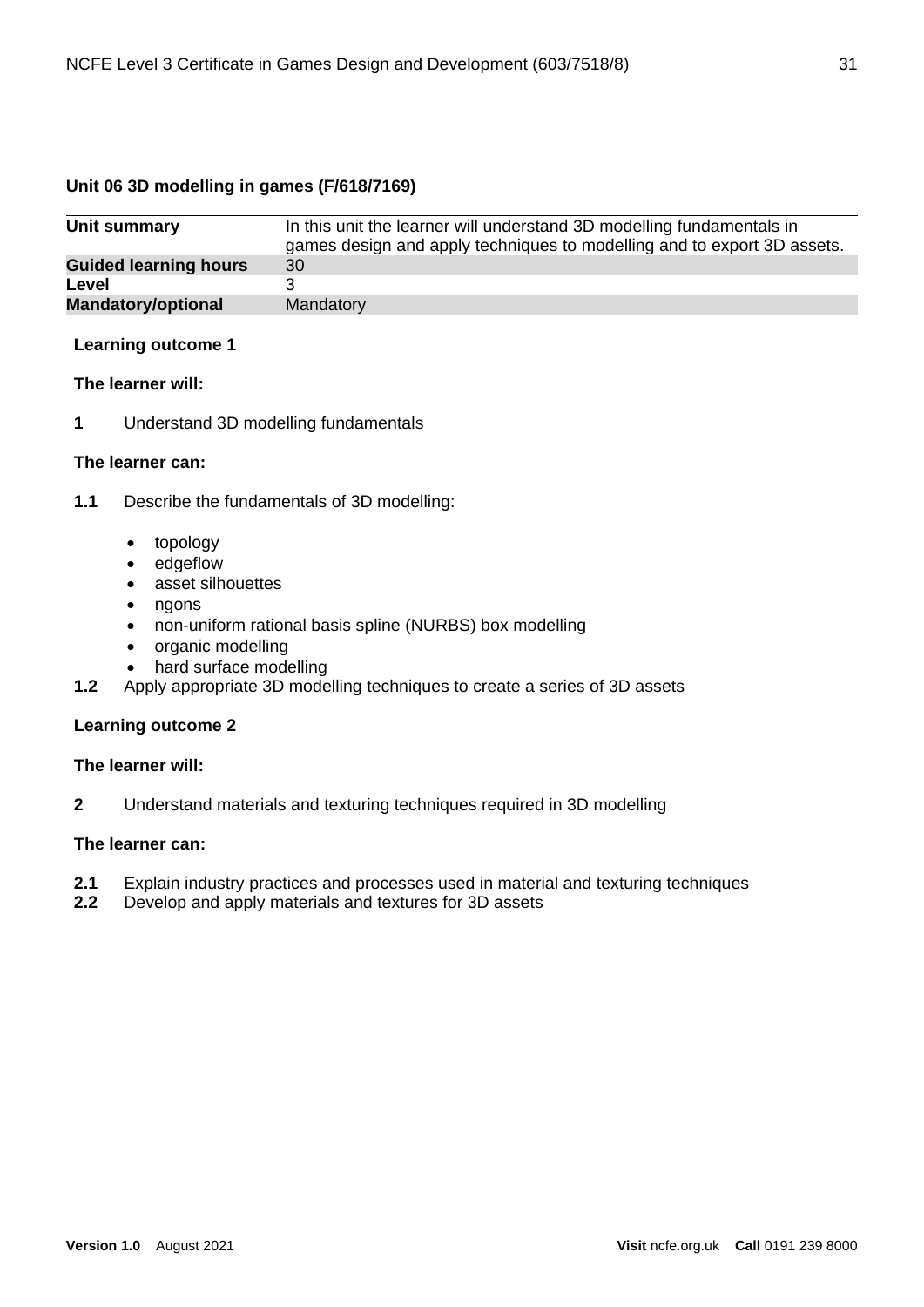#### **Learning outcome 3**

#### **The learner will:**

**3** Understand processes and industry practices in exporting 3D assets

#### **The learner can:**

- **3.1** Explain processes and industry practices when exporting 3D assets:
	- embedded media
	- polygon counts
	- smoothing groups
	- unit scale
	- pivot point and orientation
	- naming conventions
	- file formats
- **3.2** Plan and export a series of 3D assets
- **3.3** Review and revise the final exported 3D assets

#### **Assessment guidance**

#### **Delivery and assessment**

#### **1.1**

The learner will describe the fundamentals tools and techniques used when creating 3D models for the games industry using annotated examples for each. Tools and techniques must include:

- topology
- edgeflow
- asset silhouettes
- ngons
- NURBS box modelling
- organic modelling
- hard surface modelling

#### **1.2**

The learner will apply appropriate 3D modelling techniques to create a series of 3D assets.

#### **2.1**

The learner will identity and describe the industry standard processes used in material and texturing creation for 3D assets in the games industry using annotated examples for each. Processes described may include but are not limited to:

- unwrapping
- physically based rendering (PBR)
- shaders
- in engine application
- third-party tools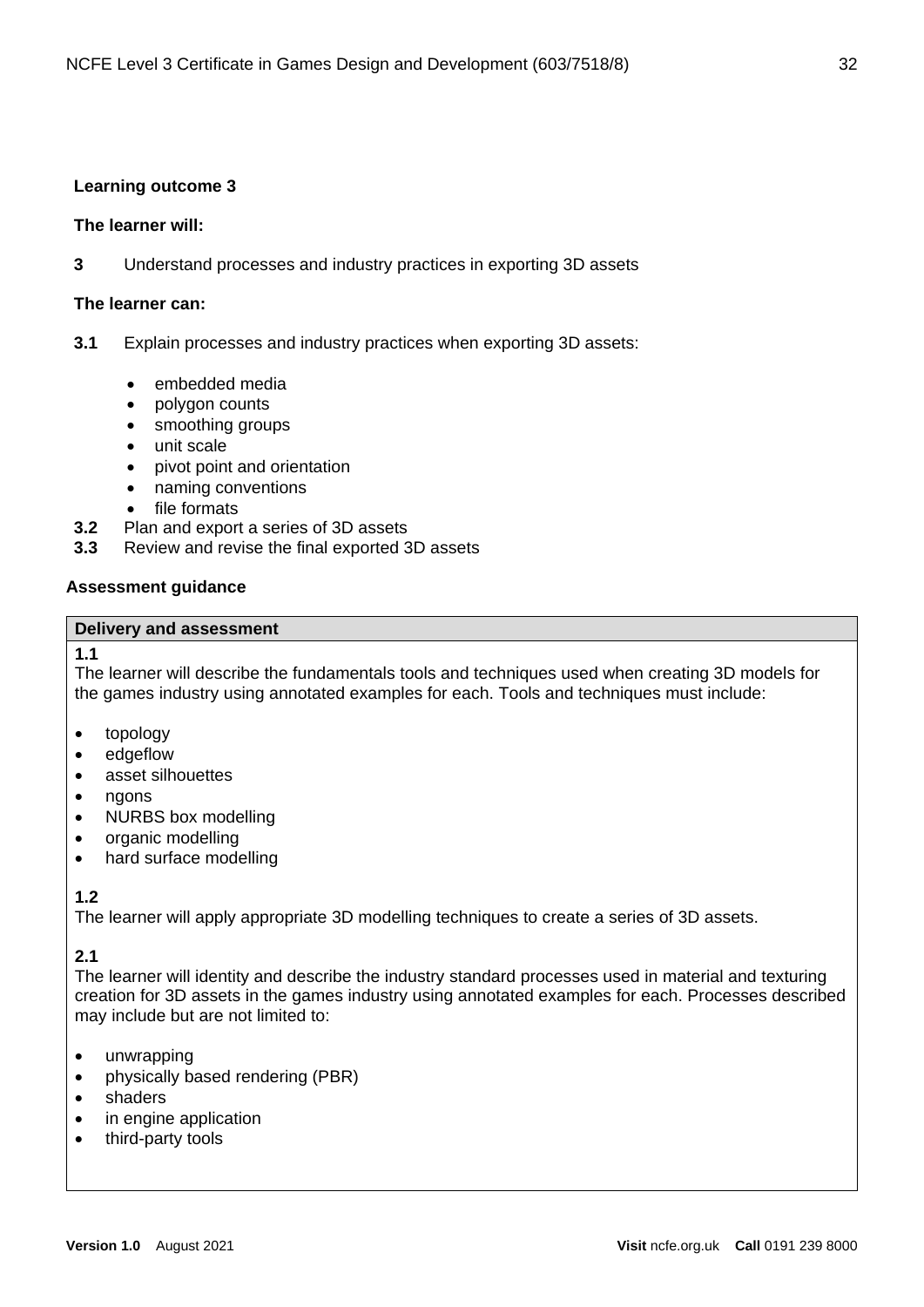#### **Delivery and assessment**

#### **2.2**

The learner will develop materials and textures for a series of 3D assets using processes appropriate to the games industry in relation to a brief.

#### **3.1**

The learner will identify processes and common practices used when exporting 3D assets for use in the games industry. Processes and practices may include:

- embedded media
- polygon counts
- smoothing groups
- unit scale
- pivot point and orientation
- naming conventions
- file formats

#### **3.2**

The learner will plan and export a series of 3D assets to be used within a game engine.

#### **3.3**

The learner will review a series of exported 3D assets for use in a game engine. Any areas for improvement and development will be identified.

The explanation of terms (section 3) explains how the terms used in the unit content are applied to this qualification.

#### **Types of evidence**

Evidence could include:

- research
- **reports**
- learner written statement
- written or oral questions and answers
- discussion
- assignment
- presentation
- 3D assets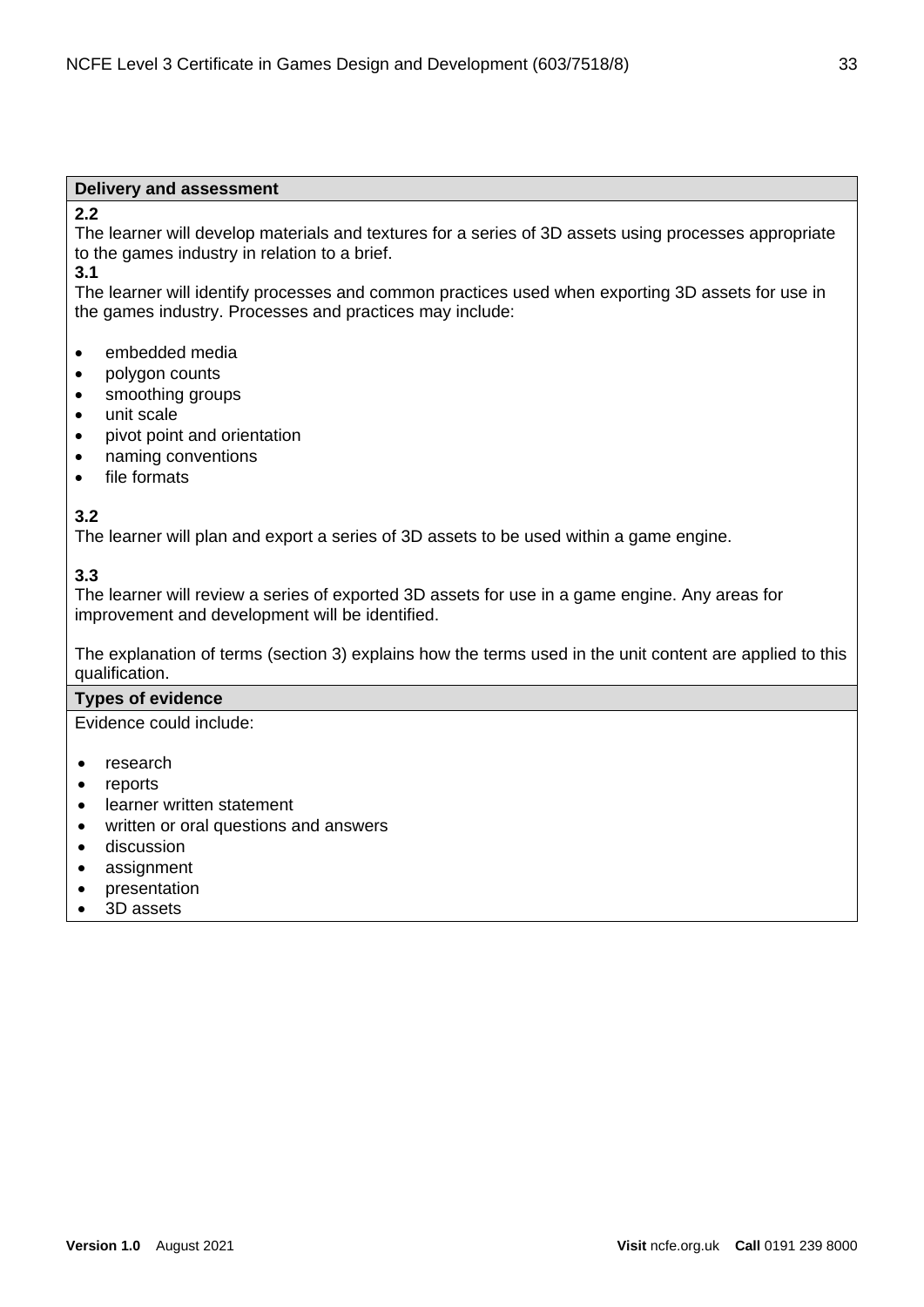## **Section 3 Explanation of terms**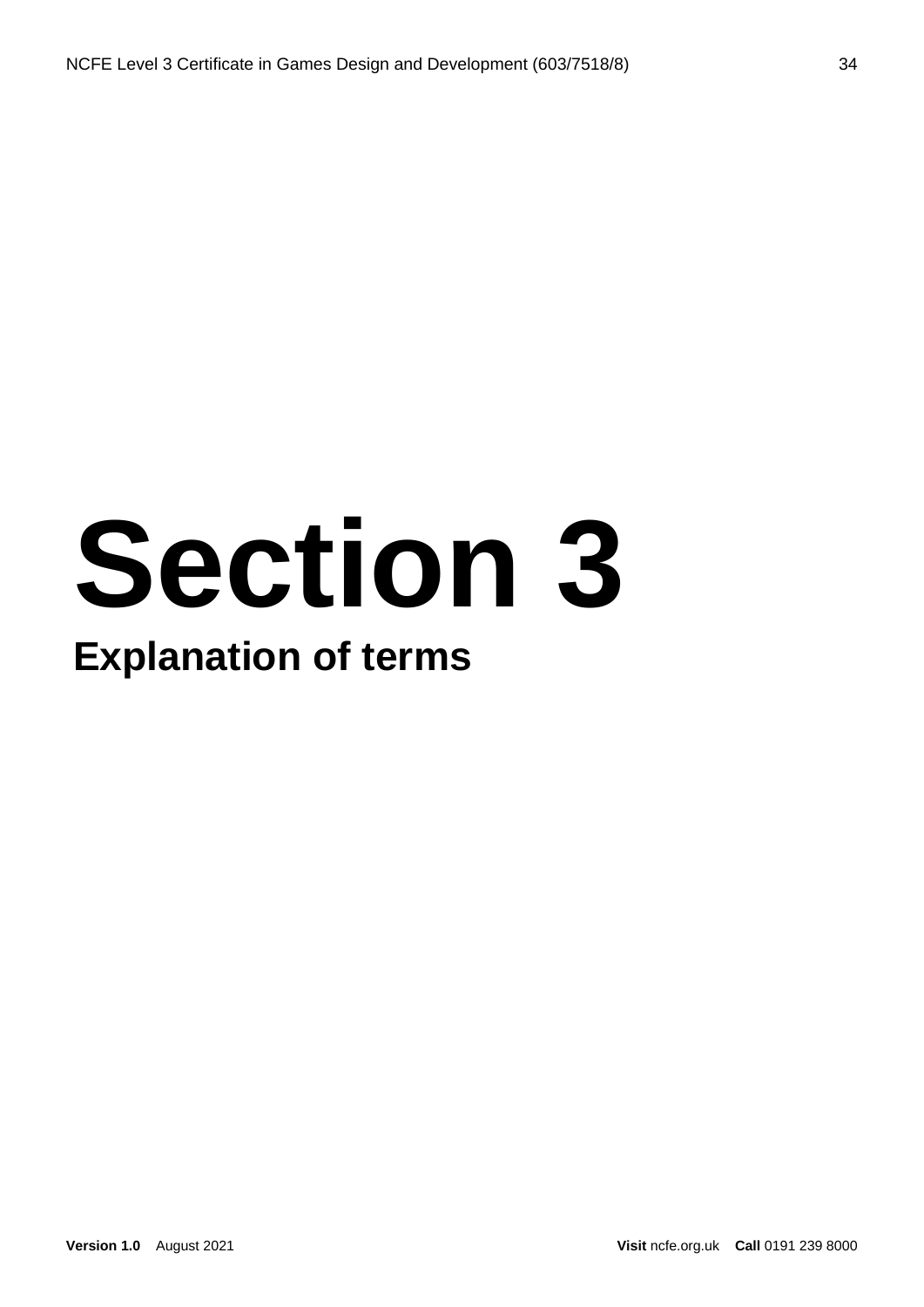#### <span id="page-34-0"></span>**Explanation of terms**

This table explains how the terms used at level 3 in the unit content are applied to this qualification (not all verbs are used in this qualification).

| <b>Apply</b>                          | Explain how existing knowledge can be linked to new or different situations in<br>practice.                                                                                                                                                                                         |
|---------------------------------------|-------------------------------------------------------------------------------------------------------------------------------------------------------------------------------------------------------------------------------------------------------------------------------------|
| <b>Analyse</b>                        | Break the subject down into separate parts and examine each part. Show how the<br>main ideas are related and why they are important. Reference to current research<br>or theory may support the analysis.                                                                           |
| <b>Clarify</b>                        | Explain the information in a clear, concise way.                                                                                                                                                                                                                                    |
| <b>Classify</b>                       | Organise according to specific criteria.                                                                                                                                                                                                                                            |
| <b>Collate</b>                        | Collect and present information arranged in sequential or logical order.                                                                                                                                                                                                            |
| <b>Compare</b>                        | Examine the subjects in detail and consider the similarities and differences.                                                                                                                                                                                                       |
| <b>Critically</b><br>compare          | This is a development of compare where the learner considers the positive<br>aspects and limitations of the subject.                                                                                                                                                                |
| <b>Consider</b>                       | Think carefully and write about a problem, action or decision.                                                                                                                                                                                                                      |
| <b>Demonstrate</b>                    | Show an understanding by describing, explaining or illustrating using examples.                                                                                                                                                                                                     |
| <b>Describe</b>                       | Write about the subject giving detailed information in a logical way.                                                                                                                                                                                                               |
| Develop (a<br>plan/idea<br>which)     | Expand a plan or idea by adding more detail and/or depth of information.                                                                                                                                                                                                            |
| <b>Diagnose</b>                       | Identify the cause based on valid evidence.                                                                                                                                                                                                                                         |
| <b>Differentiate</b>                  | Identify the differences between 2 or more things.                                                                                                                                                                                                                                  |
| <b>Discuss</b>                        | Write a detailed account giving a range of views or opinions.                                                                                                                                                                                                                       |
| <b>Distinguish</b>                    | Explain the difference between 2 or more items, resources, pieces of information.                                                                                                                                                                                                   |
| <b>Draw</b><br>conclusions<br>(which) | Make a final decision or judgement based on reasons.                                                                                                                                                                                                                                |
| <b>Estimate</b>                       | Form an approximate opinion or judgement using previous knowledge or<br>considering other information.                                                                                                                                                                              |
| <b>Evaluate</b>                       | Examine strengths and weaknesses, arguments for and against and/or similarities<br>and differences. Judge the evidence from the different perspectives and make a<br>valid conclusion or reasoned judgement. Reference to current research or theory<br>may support the evaluation. |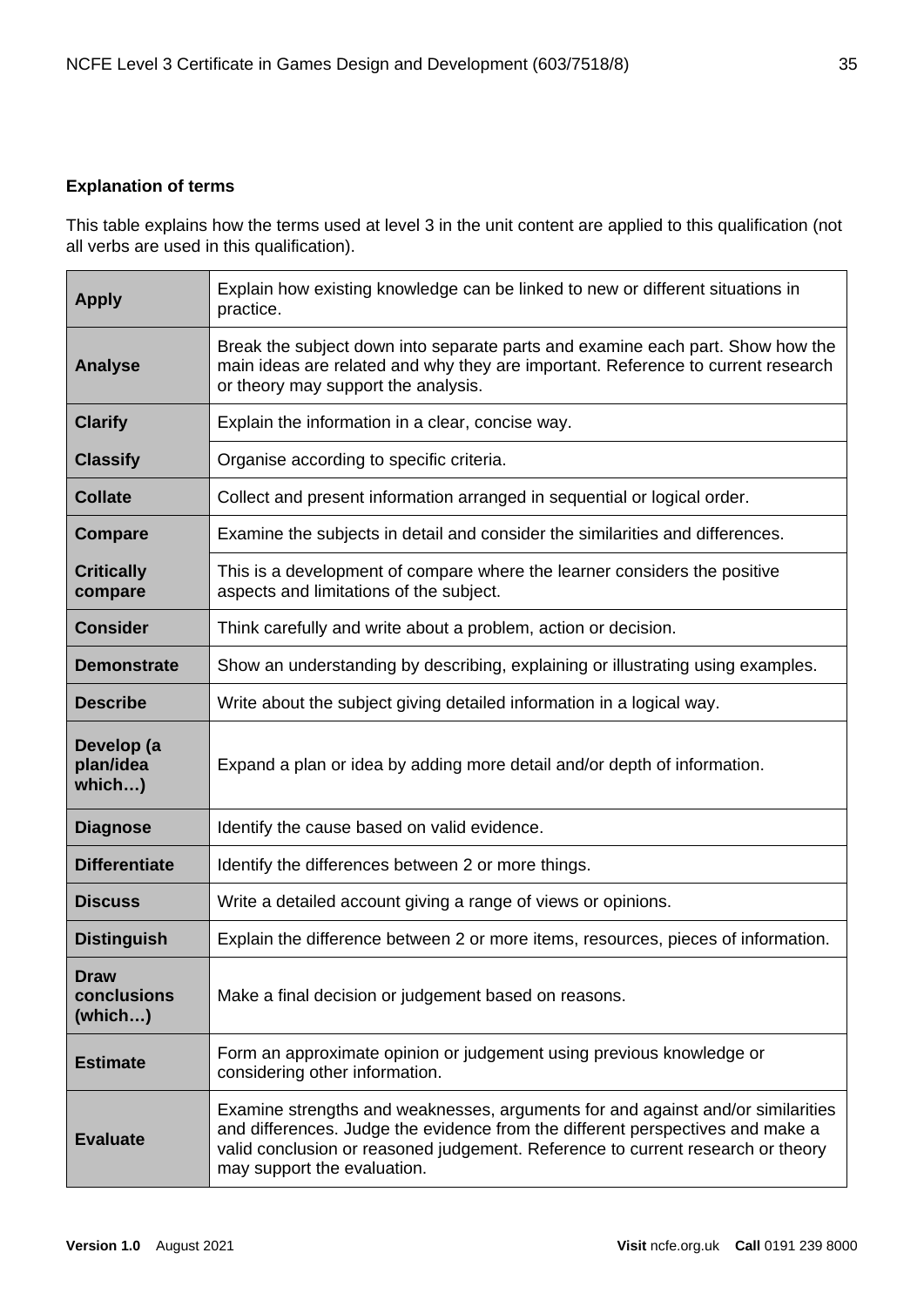| <b>Explain</b>              | Provide detailed information about the subject with reasons showing how or why.<br>Responses could include examples to support these reasons.       |
|-----------------------------|-----------------------------------------------------------------------------------------------------------------------------------------------------|
| <b>Extrapolate</b>          | Use existing knowledge to predict possible outcomes that might be outside the<br>norm.                                                              |
| <b>Identify</b>             | Recognise and name the main points accurately. (Some description may also be<br>necessary to gain higher marks when using compensatory marking).    |
| <b>Implement</b>            | Explain how to put an idea or plan into action.                                                                                                     |
| <b>Interpret</b>            | Explain the meaning of something.                                                                                                                   |
| Judge                       | Form an opinion or make a decision.                                                                                                                 |
| <b>Justify</b>              | Give a satisfactory explanation for actions or decisions.                                                                                           |
| <b>Perform</b>              | Carry out a task or process to meet the requirements of the question.                                                                               |
| <b>Plan</b>                 | Think about and organise information in a logical way using an appropriate format.                                                                  |
| <b>Provide</b>              | Identify and give relevant and detailed information in relation to the subject.                                                                     |
| <b>Reflect</b>              | Learners should consider their actions, experiences or learning and the<br>implications of this for their practice and/or professional development. |
| <b>Review and</b><br>revise | Look back over the subject and make corrections or changes.                                                                                         |
| <b>Select</b>               | Make an informed choice for a specific purpose.                                                                                                     |
| <b>Show</b>                 | Supply evidence to demonstrate accurate knowledge and understanding.                                                                                |
| <b>State</b>                | Give the main points clearly in sentences or paragraphs.                                                                                            |
| <b>Summarise</b>            | Give the main ideas or facts in a concise way.                                                                                                      |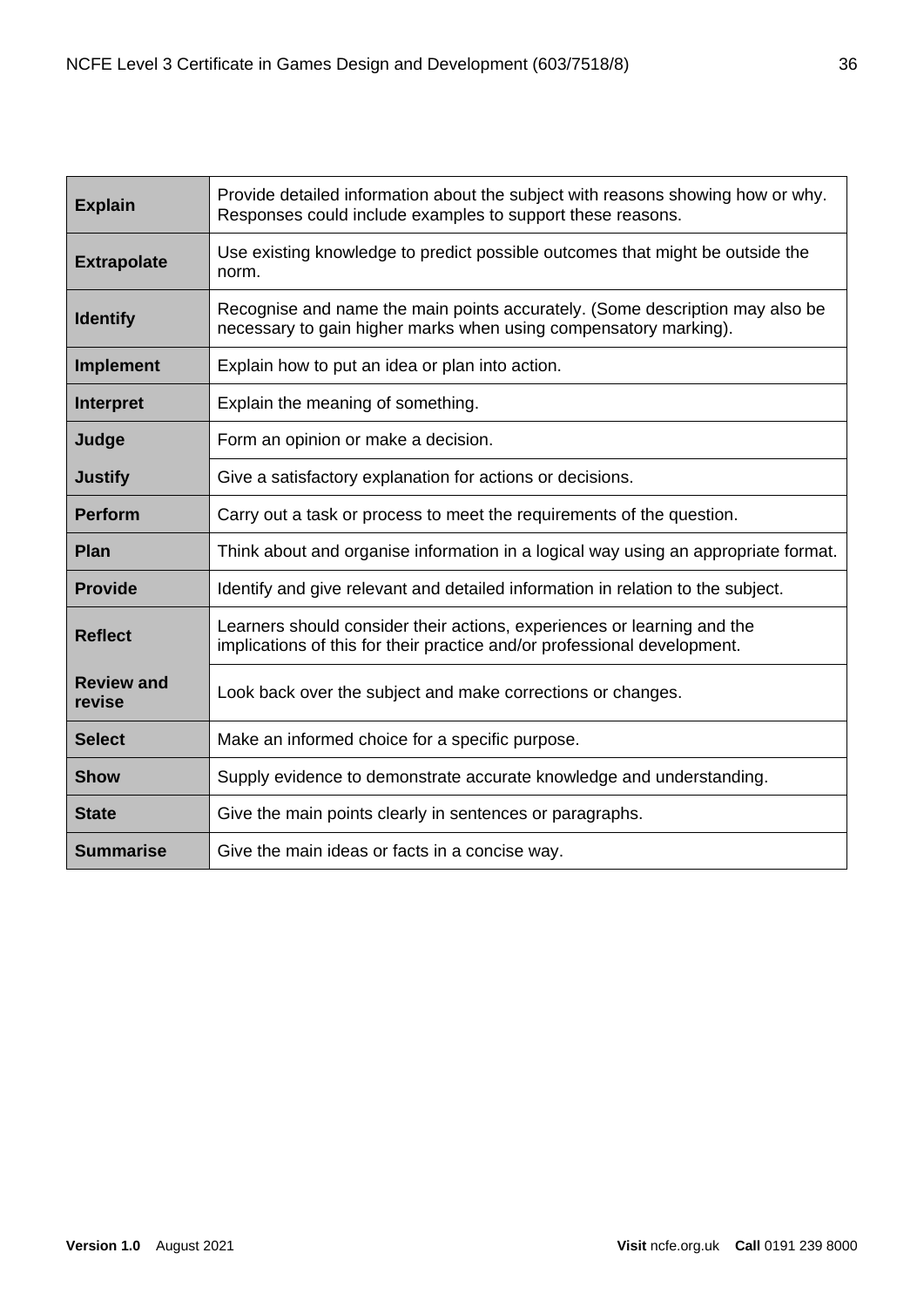### **Section 4 Additional information**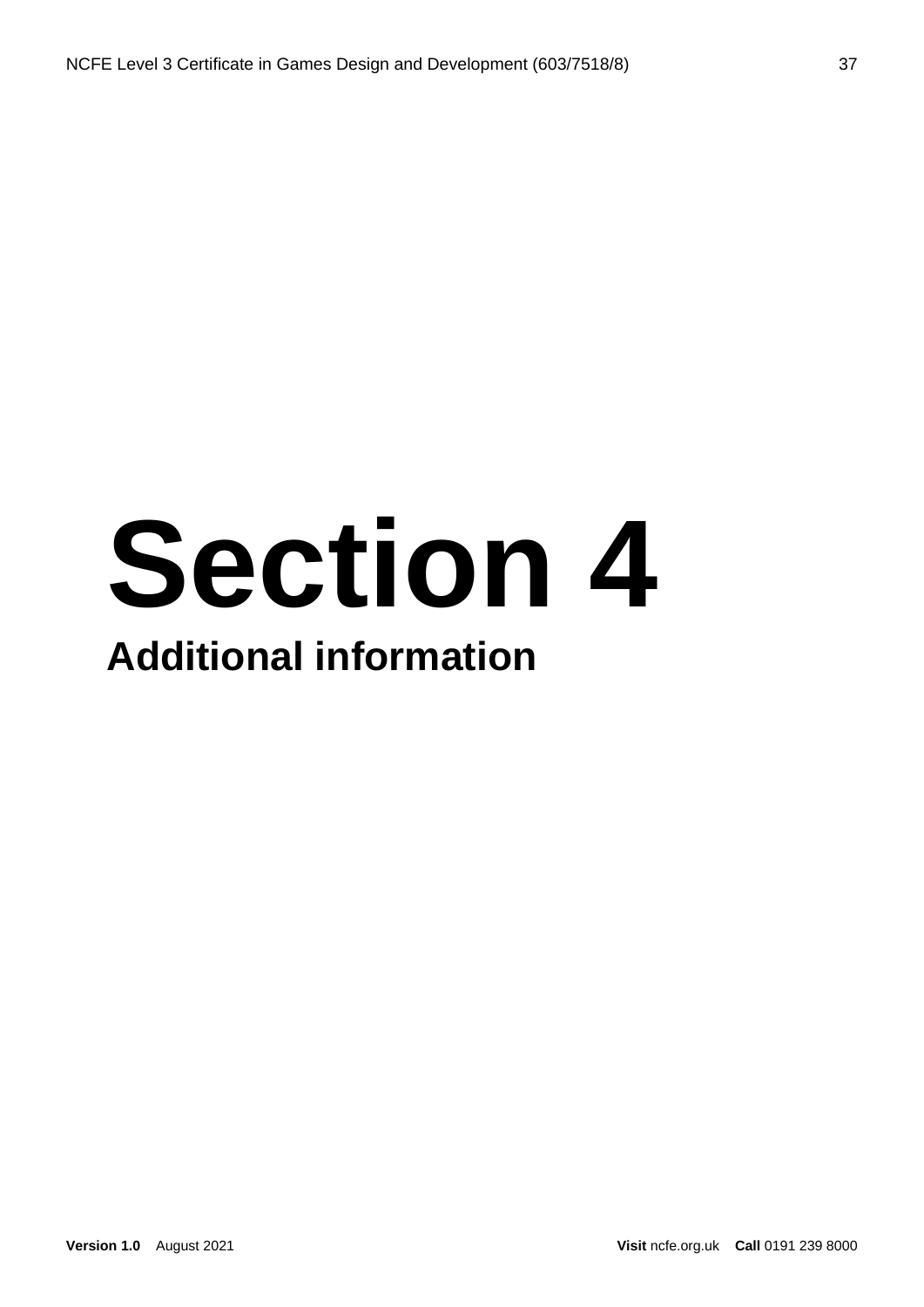#### <span id="page-37-0"></span>**Additional information**

#### <span id="page-37-1"></span>**Resource requirements**

There are no mandatory resource requirements for this qualification, but centres must ensure learners have access to suitable resources to enable them to cover all the appropriate learning outcomes.

#### <span id="page-37-2"></span>**Support for learners**

#### <span id="page-37-3"></span>**Learner's evidence tracking log (LETL)**

The LETL can help learners keep track of their work. This blank document can be downloaded free of charge from the NCFE website. You do not have to use the LETL, you can devise your own evidence tracking document instead.

#### <span id="page-37-4"></span>**Qualification factsheet**

This document outlines the key information of this qualification for the centre, learner and employer.

#### <span id="page-37-5"></span>**Learning resources**

We offer a wide range of learning resources and materials to support the delivery of our qualifications. Please check the qualifications page on the NCFE website for more information and to see what is available for this qualification.